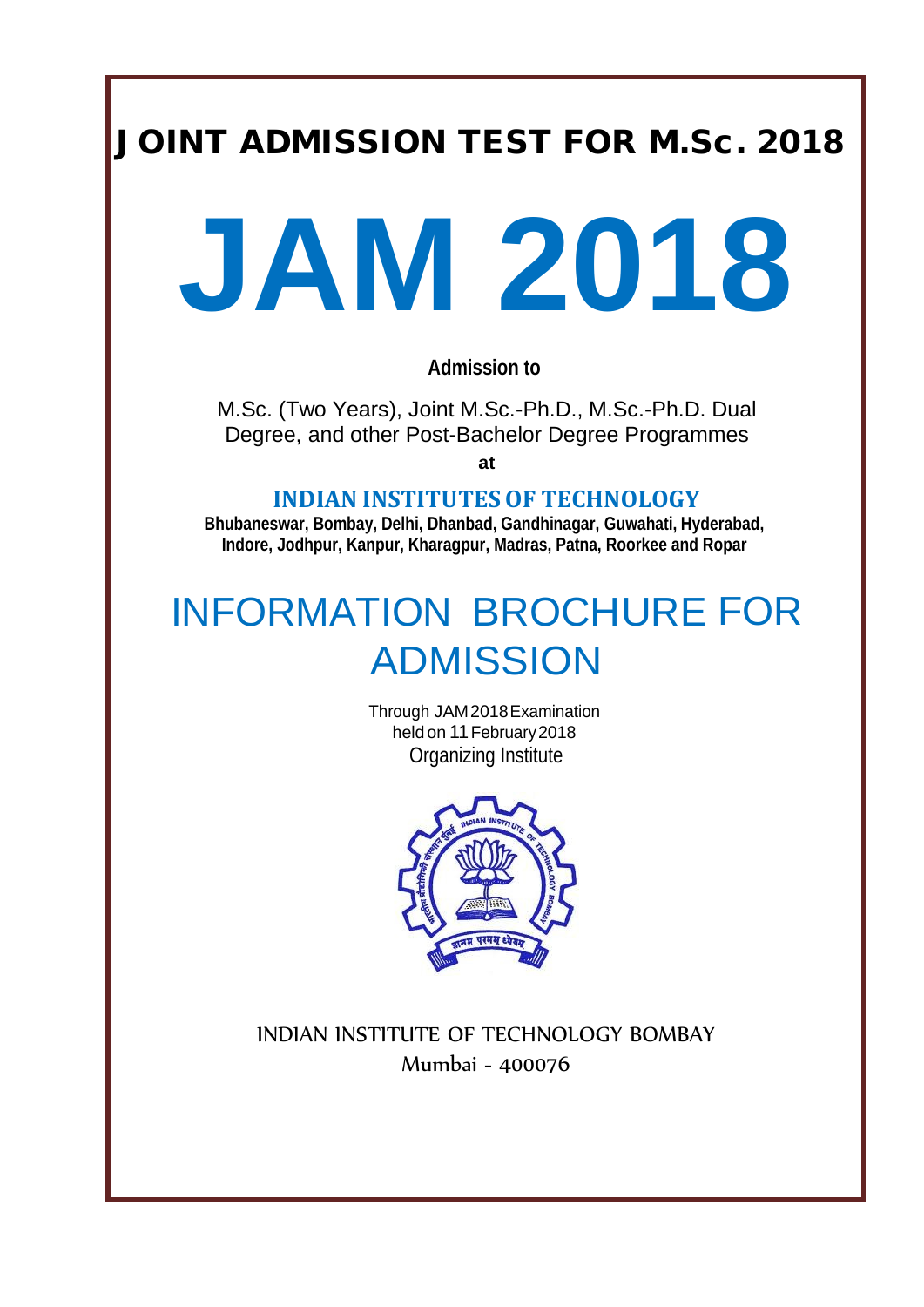

## INDIAN INSTITUTE OF TECHNOLOGY BOMBAY



JAM 2018 Website:

http://jam.iitb.ac.in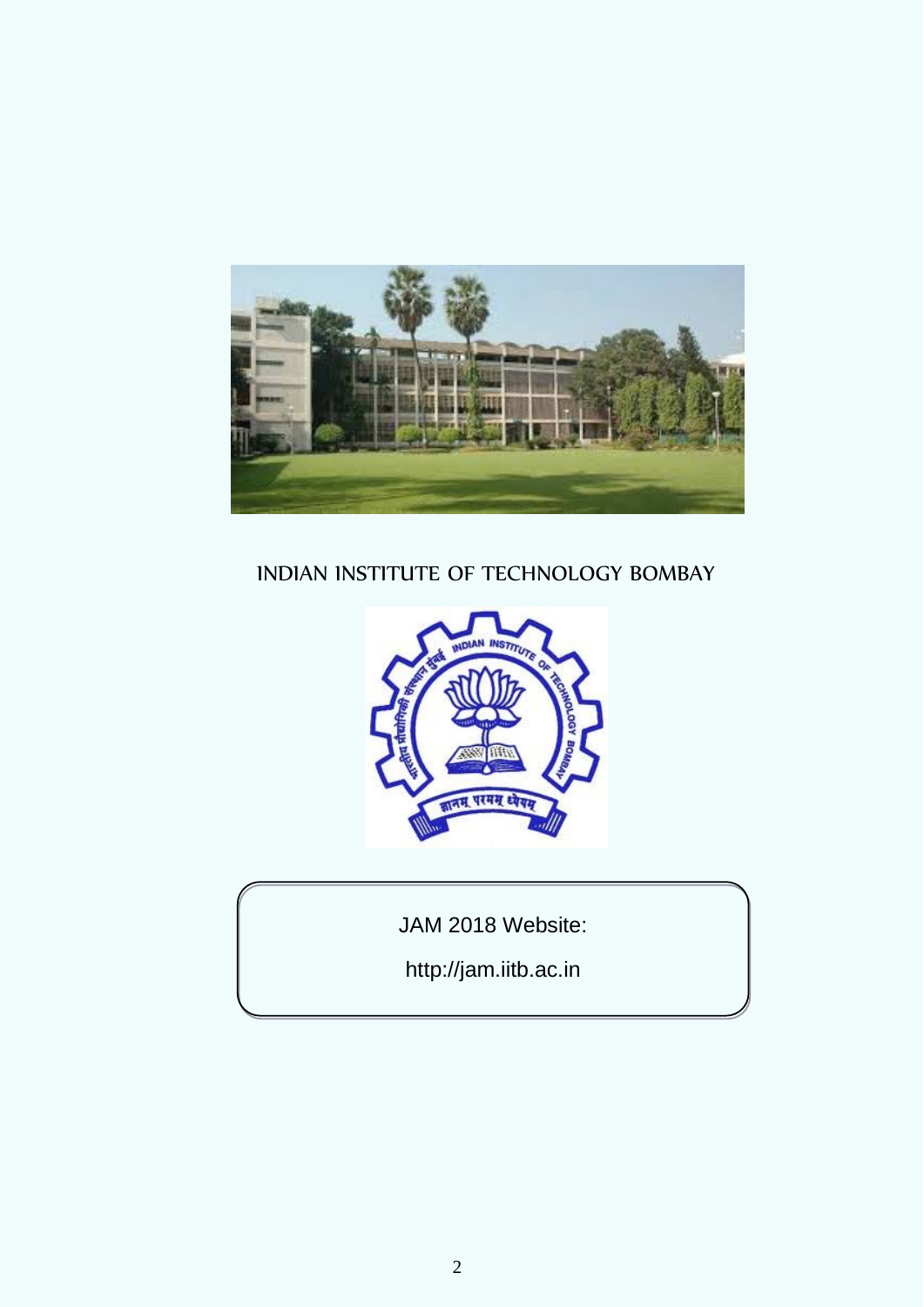## **JAM 2018: Admission Highlights**

- $\downarrow$  IIT Bombay is the Organizing Institute for JAM 2018.
- $\ddot{\phantom{1}}$  Candidates who qualify JAM 2018 are eligible to apply for admission through JAM 2018.
- Applications can be **submitted from** 3April2018 to 17April 2018 by **ONLINE mode only** through *[http://joaps.iitb.ac.in/](http://joaps.iitd.ac.in/) .*
- $\uparrow$  No hardcopies of documents are to be sent to the Organizing Institute. The documents (if applicable) are to be uploaded to the online application website only.
- **No** additional requirements, like **suitability test** or **interview,** are needed for the programmes for which admission process is through JAM.
- Application fee for Admission is Rs.  $600/$  for all candidates and to be paid **ONLINE only** using credit card/ debit card/ net banking. **No challan** payment is accepted. Fee paid is not refundable.
- $\triangleq$  Offer of seats would be intimated by Email/ SMS/ Web portal. Acceptance or Rejection of offer to be done **ONLINE only**.
- JAM 2018 Scorecard must be produced at the time of reporting for admission, if demanded by Admitting Institutes.
- Seat Booking Fee also has to be paid **ONLINE only** using credit card/debit card/ net banking. **No challan** payment is accepted.
- ↓ IISc Bangalore, IISER Bhopal, IISER Pune, IISER Tirupati and Centralized Counselling for M.Sc./M.Sc.(Tech) for NITs (CCMN) may also use the JAM 2018 results for admission to their postgraduate programmes. The admission in these institutes will not be done through common JAM admission process. M.Sc.-Ph.D. Dual Degree in Energy Systems in IIT Bombay may also use the JAM 2018 results for its admission
- Applications can be **submitted after paying fee from** 3 April 2018 onwards. However, the option for filling up the Programme choices will be available till the last date of application.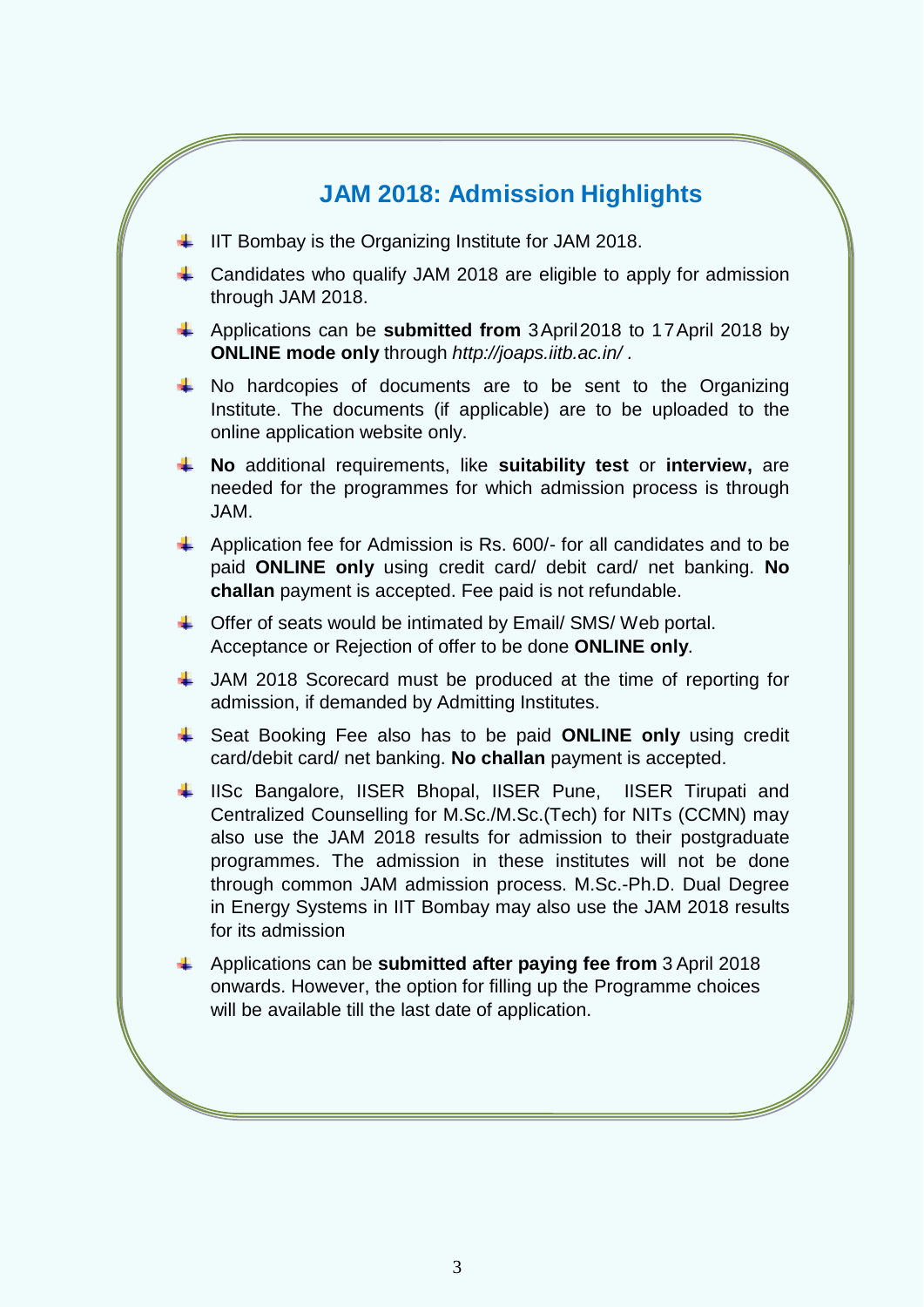| <b>Section</b>      | <b>Title</b>                                                                                                                                       | Page             |
|---------------------|----------------------------------------------------------------------------------------------------------------------------------------------------|------------------|
| 1                   | <b>Introduction</b>                                                                                                                                | 5                |
| $\overline{2}$      | <b>General Information</b>                                                                                                                         | 5                |
| $\mathbf{3}$        | <b>Academic Programmes</b>                                                                                                                         | 6                |
| 4                   | <b>Test Papers and Minimum Educational Qualifications (MEQs)</b>                                                                                   | $\overline{7}$   |
| 5                   | <b>Eligibility Requirements (ERs) for Admission</b>                                                                                                | $\overline{7}$   |
| $6\phantom{1}$      | <b>Reserved Seats</b>                                                                                                                              | 8                |
| $\overline{7}$      | <b>Application Procedure for Applying for Admission</b>                                                                                            | $\boldsymbol{9}$ |
| 8                   | <b>Rank and Merit List</b>                                                                                                                         | 10               |
| 9                   | <b>Admission Procedure</b>                                                                                                                         | 11               |
| 10                  | <b>Profile of Admitting IITs</b>                                                                                                                   | 14               |
| 11                  | <b>Institutes using JAM Results</b>                                                                                                                | 14               |
| <b>Appendix I</b>   | Academic Programmes (and their Codes) covered under JAM 2018 at<br>various Institutes for JAM 2018 Qualified Candidates                            | 16               |
| <b>Appendix II</b>  | Test Papers and their Codes, Corresponding Academic Programmes offered<br>by the Admitting Institutes and their Minimum Educational Qualifications | 20               |
| <b>Appendix III</b> | Authorities who may Issue SC / ST / OBC (NCL) Certificates                                                                                         | 23               |
| <b>Appendix IV</b>  | <b>OBC (Non-Creamy Layer) Certificate Format</b>                                                                                                   | 24               |
|                     | <b>Important Dates for JAM 2018 Admission</b>                                                                                                      | 26               |
|                     | <b>Contact Details of Admitting Institutes</b>                                                                                                     | 27               |

## **Contents**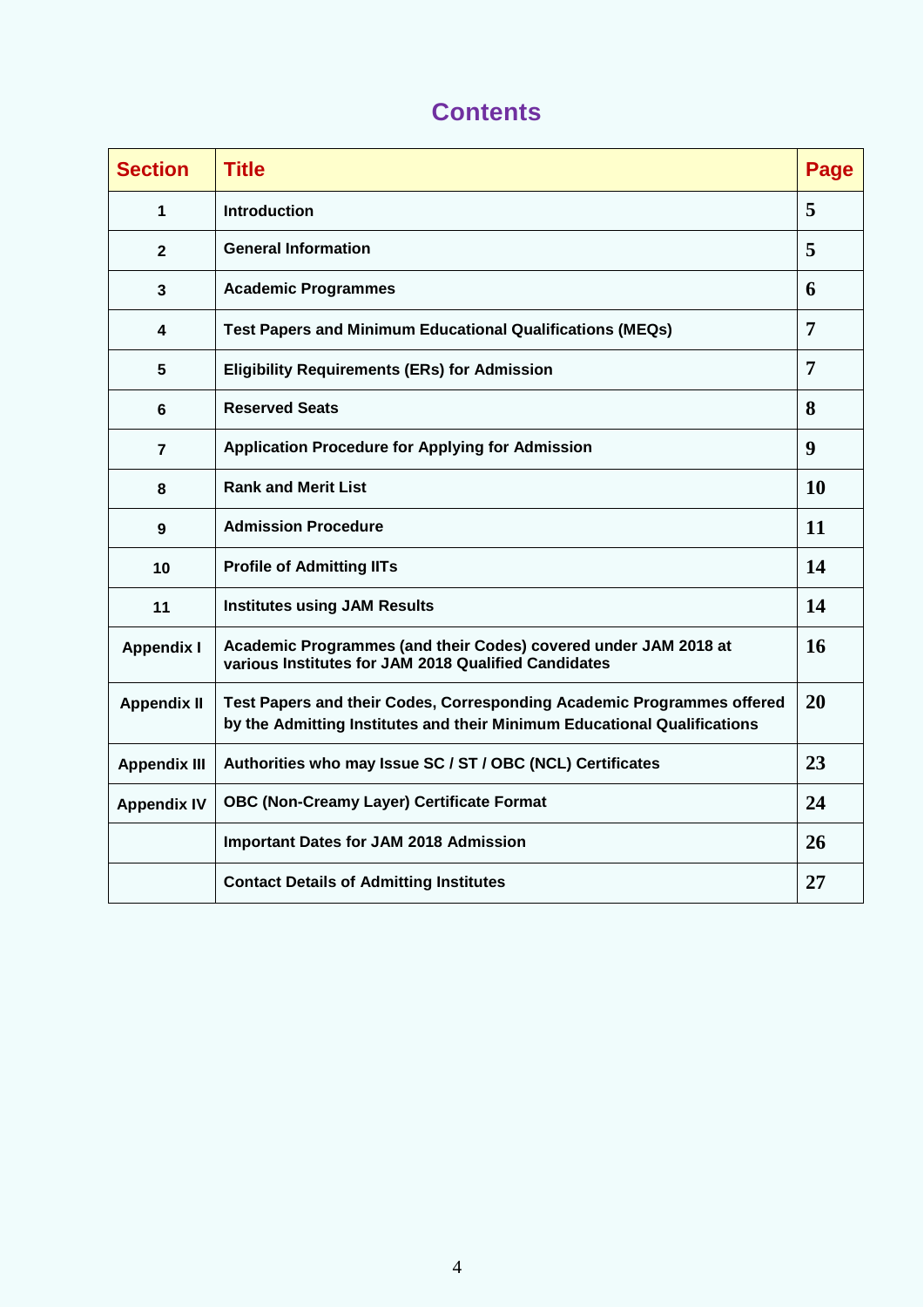### **1. INTRODUCTION**

**Joint Admission Test for M.Sc. (JAM**) admits candidates who have qualified in the JAM 2018 Examination to M.Sc. (Two Years), Joint M.Sc.-Ph.D., M.Sc.-Ph.D. Dual Degree, and other Post-Bachelor's Degree Programmes at various IITs (IIT Bhubaneswar, IIT Bombay, IIT Delhi, IIT Dhanbad, IIT Gandhinagar, IIT Guwahati, IIT Hyderabad, IIT Indore, IIT Jodhpur, IIT Kanpur, IIT Kharagpur, IIT Madras, IIT Patna, IIT Roorkee, and IIT Ropar). Admission to these Academic Programmes at IITs will be made on the basis of merit in JAM 2018. The profile of the admitting institutes covered under JAM 2018 can be seen at the websites of the respective institutions as given in **Table 1.** The medium of instruction is English for all the above mentioned Programmes. IISc Bangalore, Energy Systems Engg. IIT Bombay, IISER Bhopal, IISER Pune, IISER Tirupati and Centralized Counselling for M.Sc./M.Sc.(Tech) for NITs (CCMN) Institutes (**Table 2**) may be using the JAM 2018 results for admission to their postgraduate programmes. The candidate, if desires, may directly apply to these institutes. The admission in these institutes will not be done through the common JAM admission process.

### **2. GENERAL INFORMATION**

- (a) JAM 2018 was held on 11 February, 2018 at different centres across the country. **Indian Institute of Technology Bombay** is the **Organizing Institute**, with overall responsibility of conducting JAM 2018 and common admission process in Post-Bachelor's Degree Programmes in Sciences at the IITs. In case of any claims or disputes arising in respect of JAM 2018, it is hereby made absolutely clear that the Mumbai High Court alone shall have the exclusive jurisdiction to entertain and settle any such disputes and claims.
- (b) On the basis of performance in JAM 2018, for each test paper, separate merit lists have been prepared for General (GEN), OBC Non-Creamy Layer (OBC-NCL), SC, ST, and Persons with Disability (PwD) category candidates.
- (c) Last Date for rectification of defective documents at IIT Bombay/ receipt of request for change of category with proper documents is **27 April, 2018.** Requests received after this date will not be accepted under any circumstances.
- (d) The candidates, who have either appeared or are due to appear in the final examination of their qualifying degree in 2018 and have qualified in JAM 2018, can apply for provisional admission subject to the condition that: (a) all parts of their final examination shall be completed by the date of registration of the Admitting Institute, and (b) proof of having passed the qualifying degree with required eligibility, as specified by the Admitting Institute, will be submitted by **30 September, 2018**.
- (e) **Candidates should note that mere appearance in JAM 2018 or being in the merit list of any test paper neither guarantees nor provides any automatic entitlement to admission.** Qualified candidates will have to apply for admission (hereinafter called 'Applicants') as per the prescribed procedure. Admissions shall be made in order of merit in each category and depending on the number of seats available at the Admitting Institute(s).
- (f) The list of academic programmes, number of seats, eligibility requirement and minimum educational qualifications for each of the programmes mentioned in this Information Brochure are subject to change, as per the policy of Admitting Institute(s).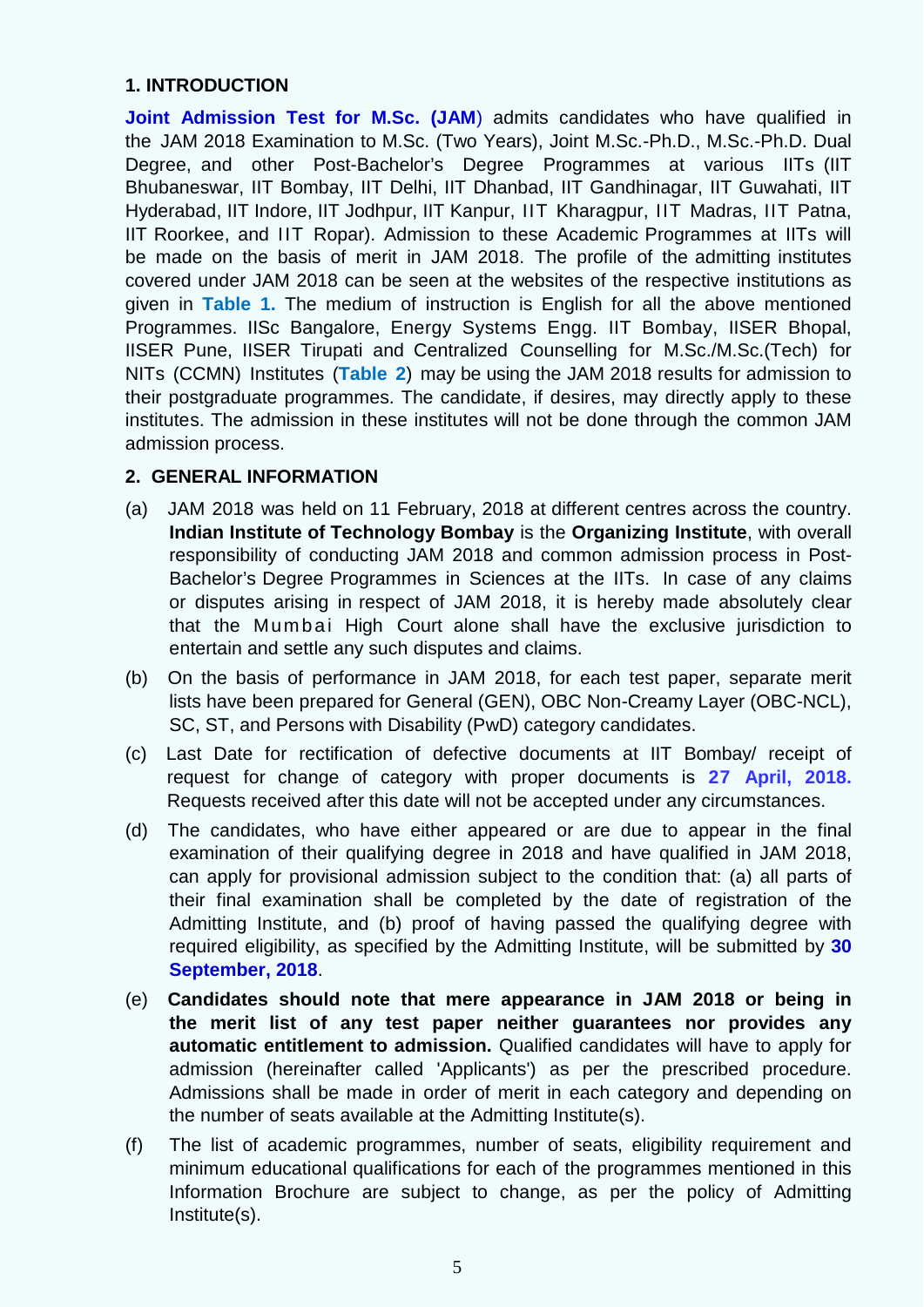(g) With regard to the interpretation of the provisions on any matter not covered in this Information Brochure on Admission, the decision of the Organizing Institute shall be final and binding on all the parties concerned.

(h) In all matters concerning JAM 2018, the decision of the **Organizing Institute** or the **Organizing Chairperson, JAM 2018** will be final and binding on all the applicants.

## **3. ACADEMIC PROGRAMMES**

The following are the full-time M.Sc. (Two Years), Joint M.Sc.-Ph.D., M.Sc.-Ph.D. Dual Degree, and other Post-Bachelor's Degree Programmes at different IITs to which admissions shall be made on the basis of JAM 2018.

**a) IIT Bhubaneswar (IITBBS):** Joint M.Sc.-Ph.D. Programmes in (i) Chemistry, (ii) Geology, (iii) Mathematics, (iv) Physics, and (v) Atmosphere and Ocean **Sciences** 

The modalities for selection to the Ph.D. programme in the joint M.Sc. - Ph.D. programme are as follows.

After completing the third semester of the M.Sc. Programme:

- i. Those students securing CGPA  $\geq$  8.5 are eligible to apply for the Ph.D. Programme. Final selection will be based on the written test, interview and other short listing criteria set by the Institute. Those not selected and those who do not opt for the Ph.D. Programme will exit with an M.Sc. Degree.
- ii. Those with CGPA < 8.5 are not allowed to opt for the Ph.D. Programme and will exit with an M.Sc. Degree.
- **b) IIT Bombay (IITB):** Two-year Master of Science (M.Sc.) Programmes in (i) Applied Geology, (ii) Applied Geophysics, (iii) Applied Statistics and Informatics, (iv) Biotechnology, (v) Chemistry, (vi) Mathematics, and (vii) Physics

M.Sc.-Ph.D. Dual Degree Programmes in (i) Environmental Science and Engineering and (ii) Operations Research. Both the degrees will be awarded together after the successful completion of the Programmes.

- **c) IIT Delhi (IITD):** Two-year Master of Science (M.Sc.) Programmes in (i) Chemistry, (ii) Mathematics, and (iii) Physics
- **d) IIT Dhanbad (ISM):** Two-year Master of Science (M.Sc.) Programmes in (i) Chemistry, (ii) Mathematics and Computing, (iii) Physics, and Three-year Master in Science (M.Sc.[Tech]) in (i) Applied Geology and (ii) Applied Geophysics
- **e) IIT Gandhinagar (IITGN):** Two-year Master of Science (M.Sc.) Prog**r**ammes in (i) Chemistry, (ii) Mathematics, and (iii) Physics
- **f) IIT Guwahati (IITG):** Two-year Master of Science (M.Sc.) Programmes in (i) Chemistry, (ii) Mathematics and Computing, and (iii) Physics
- **g) IIT Hyderabad (IITH):** Two-year Master of Science (M.Sc.) Programmes in (i) Chemistry, (ii) Mathematics/ Applied Mathematics and Computing, and (iii) Physics
- **h) IIT Indore (IITI):** Two-year Master of Science (M.Sc.) Programmes in (i) Chemistry, (ii) Mathematics, (iii) Physics, and (iv) Biotechnology, and (v) Astronomy with an option to convert it to M.Sc.-Ph.D. Dual Degree Programme during second semester. Programme conversion of the eligible students is confirmed at the end of the third semester subject to their qualifying the CSIR/UGC-NET, GATE or any equivalent examination and meeting the shortlisting criteria of the concerned discipline. Students continuing M.Sc.-Ph.D. Dual Degree Programme are awarded M.Sc. degree after successful completion of all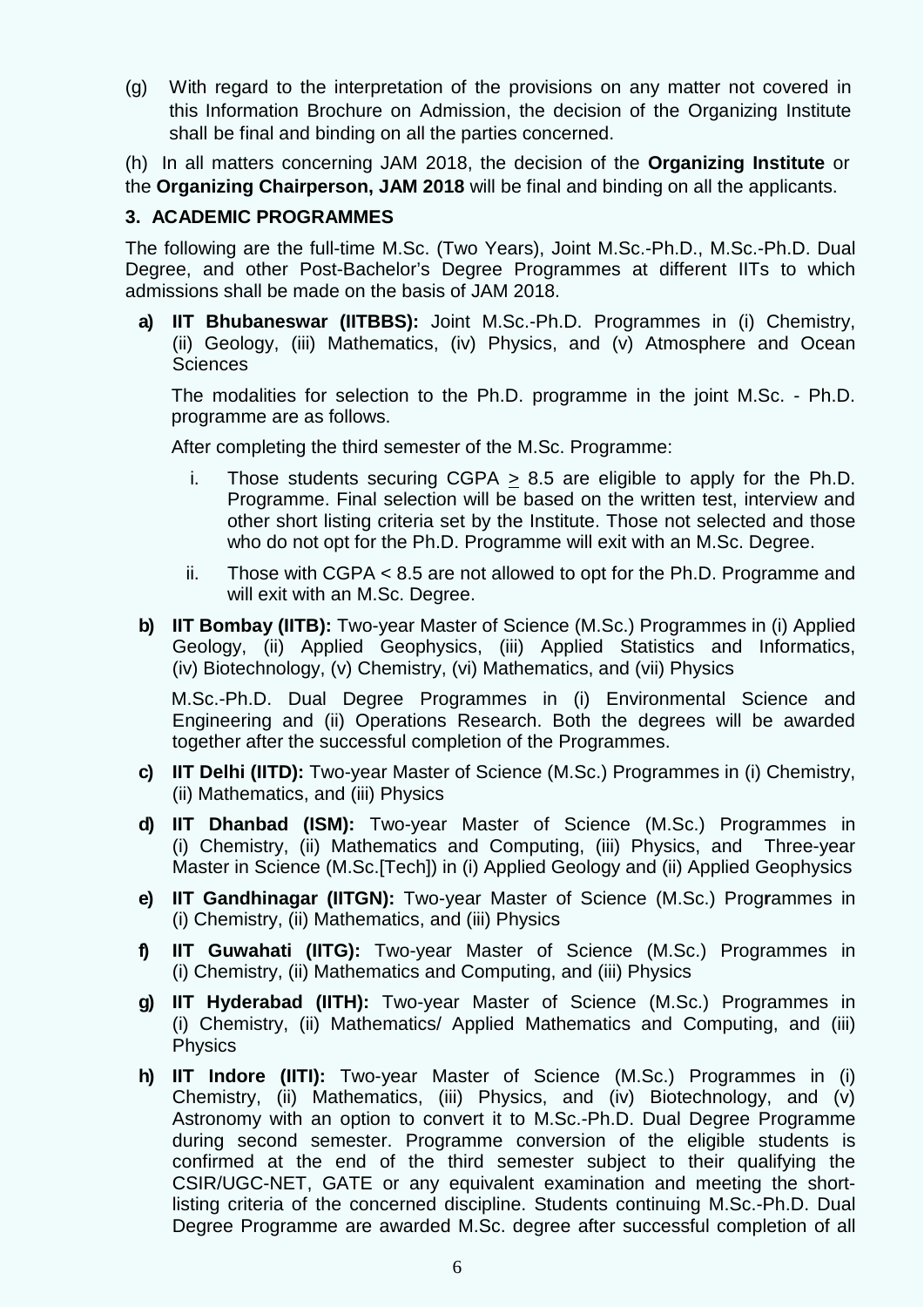its prescribed requirements with recognition that it also partially fulfills the requirements of M.Sc. and Ph.D. Dual Degree Programme.

- **i) IIT Jodhpur (IITJ):** Two-year Master of Science (M.Sc.) Programmes in (i) Chemistry, (ii) Mathematics, and (iii) Physics
- **j) IIT Kanpur (IITK):** Two-year Master of Science (M.Sc.) Programmes in (i) Chemistry, (ii) Mathematics, (iii) Physics, and (iv) Statistics

M.Sc.-Ph.D. Dual Degree Programme in Physics (Transfer from M.Sc.-Ph.D. Dual Degree Programme to M.Sc. Physics Programme is not permitted. However, for the students admitted to the M.Sc.-Ph.D. Dual Degree Programme, the M.Sc. Degree will be given after successful completion of all academic requirements of the first six semesters while working towards Ph.D. Degree).

- **k) IIT Kharagpur (IITKGP):** Joint M.Sc.-Ph.D. Programmes in (i) Chemistry, (ii) Geology, (iii) Geophysics, (iv) Mathematics, and (v) Physics
- **l) IIT Madras (IITM):** Two-year Master of Science (M.Sc.) Programmes in (i) Chemistry, (ii) Mathematics, and (iii) Physics
- **m) IIT Patna (IITP):** Two-year Master of Science (M.Sc.) Programmes in (i) Chemistry, (ii) Mathematics, and (iii) Physics
- **n) IIT Roorkee (IITR):** Two-year Master of Science (M.Sc.) Programmes in (i) Applied Geology, (ii) Biotechnology, (iii) Chemistry, (iv) Economics, (v) Mathematics, and (vi) Physics
- **o) IIT Ropar (IITRPR):** Two-year Master of Science (M.Sc.) Programmes in (i) Chemistry, (ii) Mathematics, and (iii) Physics

The academic programmes, their durations and number of seats available in various institutes with programme codes are listed in **Appendix-I**.

For admission to various Post-Bachelor programmes in Science at IISc Bangalore, IISER Bhopal, IISER Pune, IISER Tirupati and CCMN Institutes, JAM 2018 results may be used. The admission in these institutes will not be done through common JAM admission process and hence the candidate desiring admission may directly apply to these institutes.

### **4. TEST PAPERS AND MINIMUM EDUCATIONAL QUALIFICATIONS (MEQs) FOR ADMISSION**

JAM 2018 Examination has been conducted in seven subjects, also referred to as Test Papers; Biological Sciences (BL), Biotechnology (BT), Chemistry (CY), Geology (GG), Mathematics (MA), Mathematical Statistics (MS) and Physics (PH). Applicants are advised to become familiar with the code(s) of the test paper(s) that they wish to apply as this information is required at the time of admission process.

The Minimum Educational Qualifications (MEQs) for admissions to various Academic Programmes covered under JAM 2018 are given in **Appendix-II**, along with the names of the Test Papers with their Codes and the Institute offering the Academic Programmes. Admission to each of the Academic Programmes shall be offered on the basis of merit in the corresponding Test Paper(s) of JAM 2018.

### **5. ELIGIBILITY REQUIREMENTS (ERs) FOR ADMISSION**

The candidates who qualify in JAM 2018 shall have to fulfill the following Eligibility Requirements (ER) for admissions in IITs.

• All Applicants admitted through JAM should have a Bachelor's degree.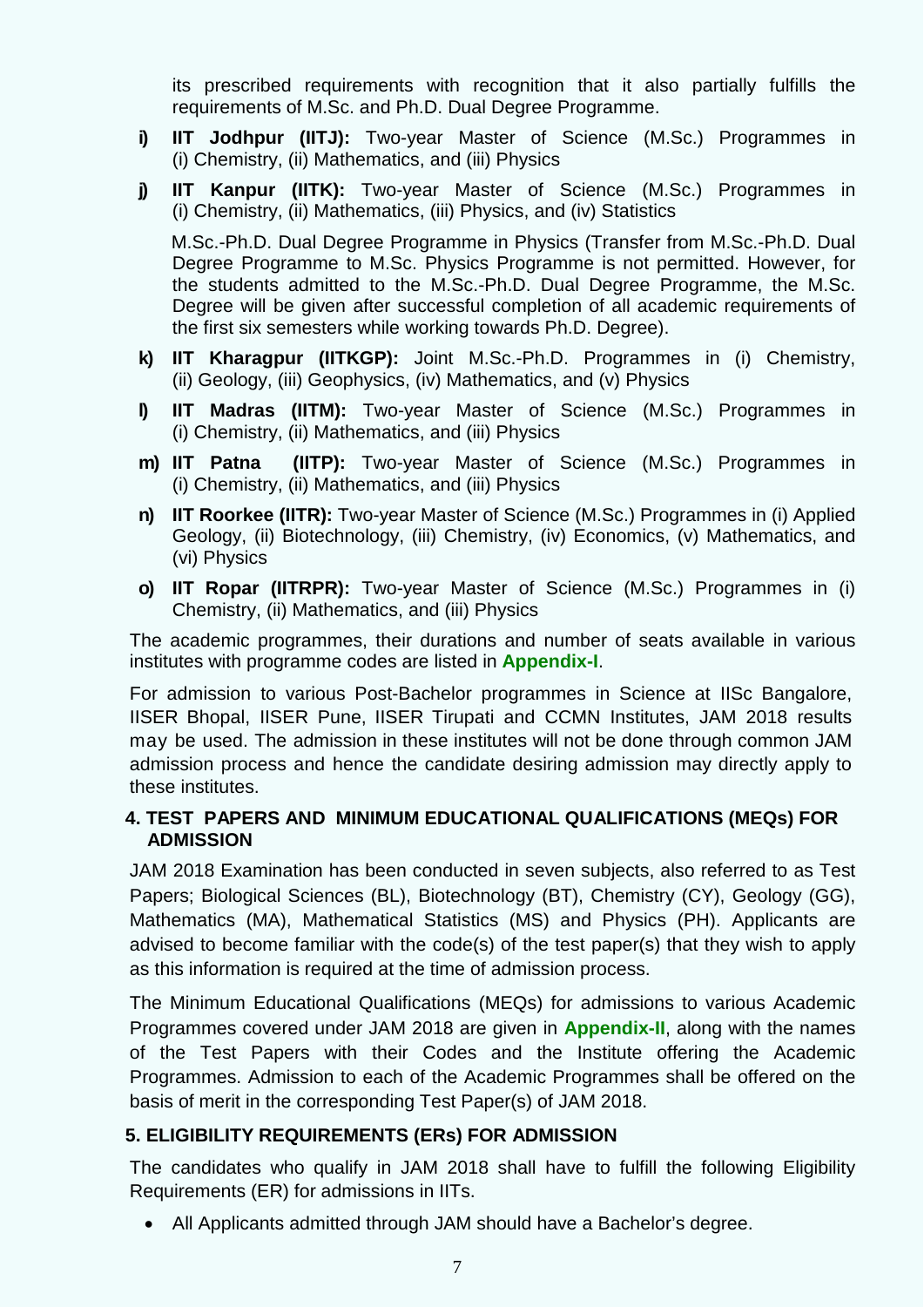• In the qualifying degree, the aggregate marks or CGPA/CPI **without rounding-off** (taking into account all subjects, including languages and subsidiaries, all years combined) should be at least 55% or 5.5 out of 10 for General/OBC (NCL) category candidates and 50% or 5.0 out of 10 for SC/ST and PwD category candidates.

Proof of having passed the Qualifying Degree with the Minimum Educational Qualifications (MEQ) as specified by the Admitting Institute should be submitted by **30 September, 2018**.

At the time of admission, all admitted candidates will have to submit a physical fitness certificate from a registered medical practitioner in the prescribed form. The admitted candidates may also have to undergo a physical fitness test by a medical board constituted by the Admitting Institute. In case a candidate is not found physically fit to pursue his/her chosen course of study, his/her admission is liable to be cancelled.

**Note:** 

- **(a) It will entirely be the responsibility of the Candidate to prove that he/she satisfies the Minimum Educational Qualifications (MEQs) and Eligibility Requirements (ERs) for Admission.**
- **(b) The Admitting Institute has the right to cancel, at any stage, the admission of a candidate who is found to have been admitted to a course to which he/she is not entitled, being unqualified or ineligible in accordance with the rules and regulations in force.**

### **6. RESERVED SEATS**

In every programme, a certain number of seats are reserved for candidates belonging to various categories. The number of seats reserved under various categories in each of the programmes covered under JAM 2018 is given in **Appendix-I**. The category-wise list in a JAM paper will be prepared based on the category declared by the candidate in the application form. The final seat allotment will be done based on a valid Category Certificate (in the prescribed format) submitted along with the Application Form for Admission.

A candidate who seeks admission under SC/ST/OBC-NCL category must submit, along with the filled-in Application Form for Admission, the requisite certificate issued by a competent authority as specified in **Appendix-III**, failing which his/her candidature for admission will not be considered under the reserved category.

A candidate who seeks admission under the OBC-NCL Category must submit an OBC-NCL Certificate in the format shown in **Appendix-IV** along with the filled-in Application Form for admission. OBCs should be listed in the current updated central list of OBCs (Refer www.ncbc.nic.in). **The candidate will be considered in the General Category in case the OBC-NCL Certificate is not in the prescribed format or he/she has submitted an invalid certificate and no opportunity will be given to the candidate for late submission of the said certificate under any circumstances.**

For PwD candidates with any category of disability (viz., blindness or low vision, hearing impairment, loco-motor disability, and/or cerebral palsy), benefit will be given to only those who have at least **40%** permanent physical impairment with respect to a body part/ system/extremity/ whole body, etc. Such candidates must submit, along with the filled-in Application Form, the Certificate of Disability from a Government Medical Board and should be fit to pursue the Programme. The disability percentage of candidates selected for admission under PwD category may also be required to be certified by a Medical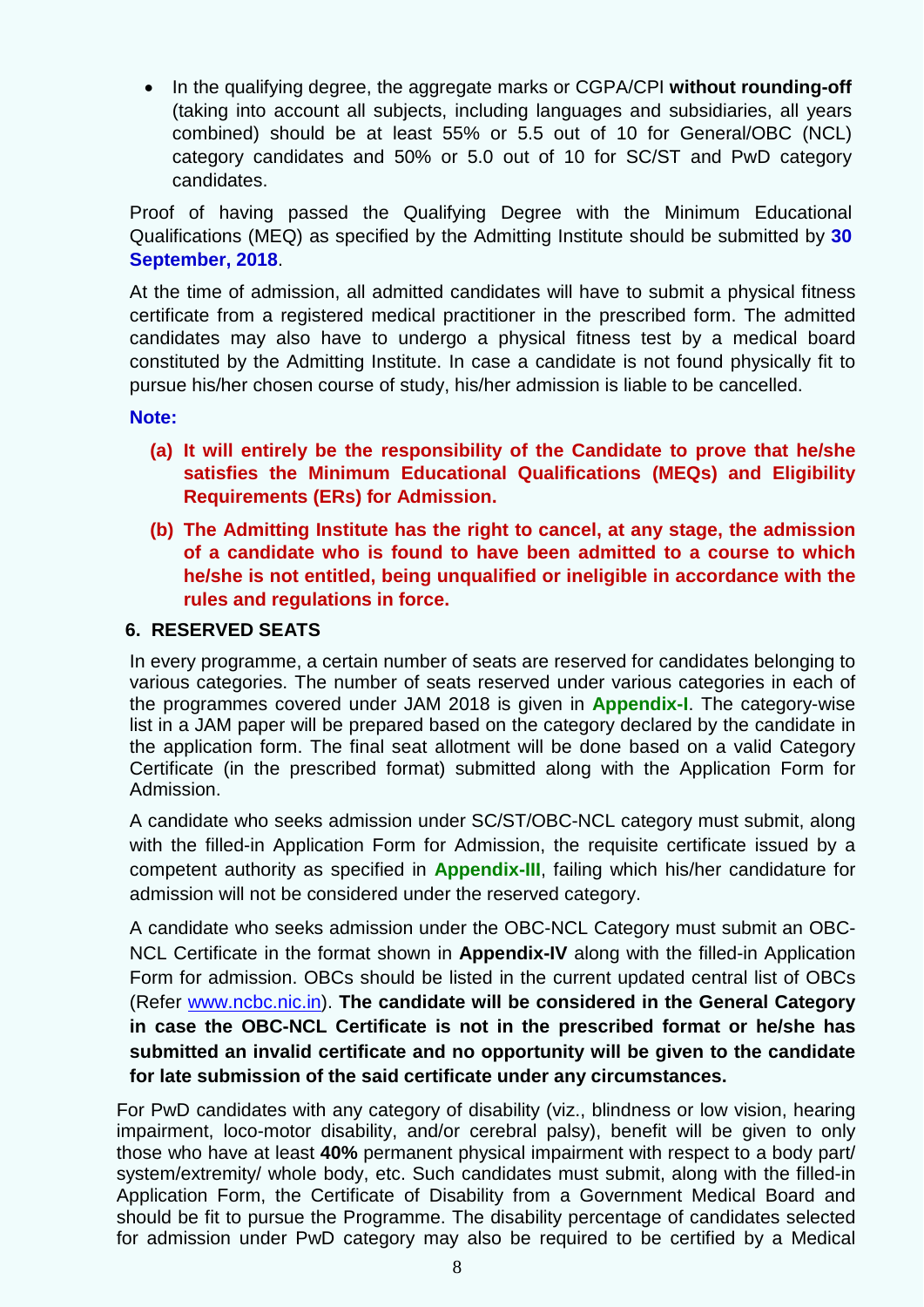Board, duly constituted by the Admitting Institute.*The JAM Organizing Institute will not be responsible for any incorrect declaration of the PwD status of candidates. JAM 2018 will follow the guidelines as mentioned in the government regulations.* 

Please refer to *http://www.ccdisabilities.nic.in/content/en/docs/omguide.pdf* and *[http://www.ccdisabilities.nic.in/content/en/docs/CCDLetters.pdf.](http://www.ccdisabilities.nic.in/content/en/docs/CCDLetters.pdf)*

**Note:**

- **(a) The provisions for the reserved seats given in Appendix-I are subject to modification in accordance with any Government Order, if issued subsequently by the Government of India.**
- **(b) In this document, the phrases 'Un-Reserved' and 'General' are used interchangeably and they both mean the same.**
- **(c) It will be the responsibility of a candidate to prove his/her eligibility for admission in terms of Minimum Educational Qualifications (MEQ), etc., and for claiming reservation under a specific category.**

### **7. APPLICATION PROCEDURE FOR APPLYING FOR ADMISSION**

Applicants can apply for Admission based on JAM 2018 only through the online application process at JAM 2018 website (*[http://jam.iitb.ac.in\)](http://jam.iitb.ac.in/)*. The application fee for the admission is Rs. 600/- for all applicants and **is non-refundable**.

Applicants can use their Enrollment ID and password for logging into *[https://joaps.iitb.ac.in](https://joaps.iitb.ac.in/)* and view their scores. If they are qualified, they can start applying for admission by choosing " Admission Form Filling".

The candidate needs to have the following documents, in PDF form, ready before starting the online application:

A. Mandatory Documents for All:

- i. X Certificate
- ii. XII Mark sheet
- iii. Qualifying Degree: Mark sheets of all semesters/ years

B. Document for General Category:

i. Nationality Certificate: Birth Certificate or Voter ID or First page of Passport or School Transfer Certificate (TC) showing nationality or Nationality Certificate issued by the authorized government agency or Aadhar Card.

(Please note that any other documents, Ration Card, Driving License, College/ Institute/ School ID, Bank Passbook, PAN Card, Mark sheets are not considered as Nationality Certificate).

C. Other Documents:

- i. Category Certificate for OBC(NCL), SC and ST Applicants
- ii. PwD Certificate for PwD Applicants

The photograph and signature uploaded during the time of applying for JAM 2018 Examination will be used for admission process. There is no need to re-upload the same.

Irrespective of whether a candidate has qualified in one or two Test Papers, **only one** duly completed Admission Form should be submitted, listing in the option form all the programmes at IITs (along with the order of preferences) where the candidate is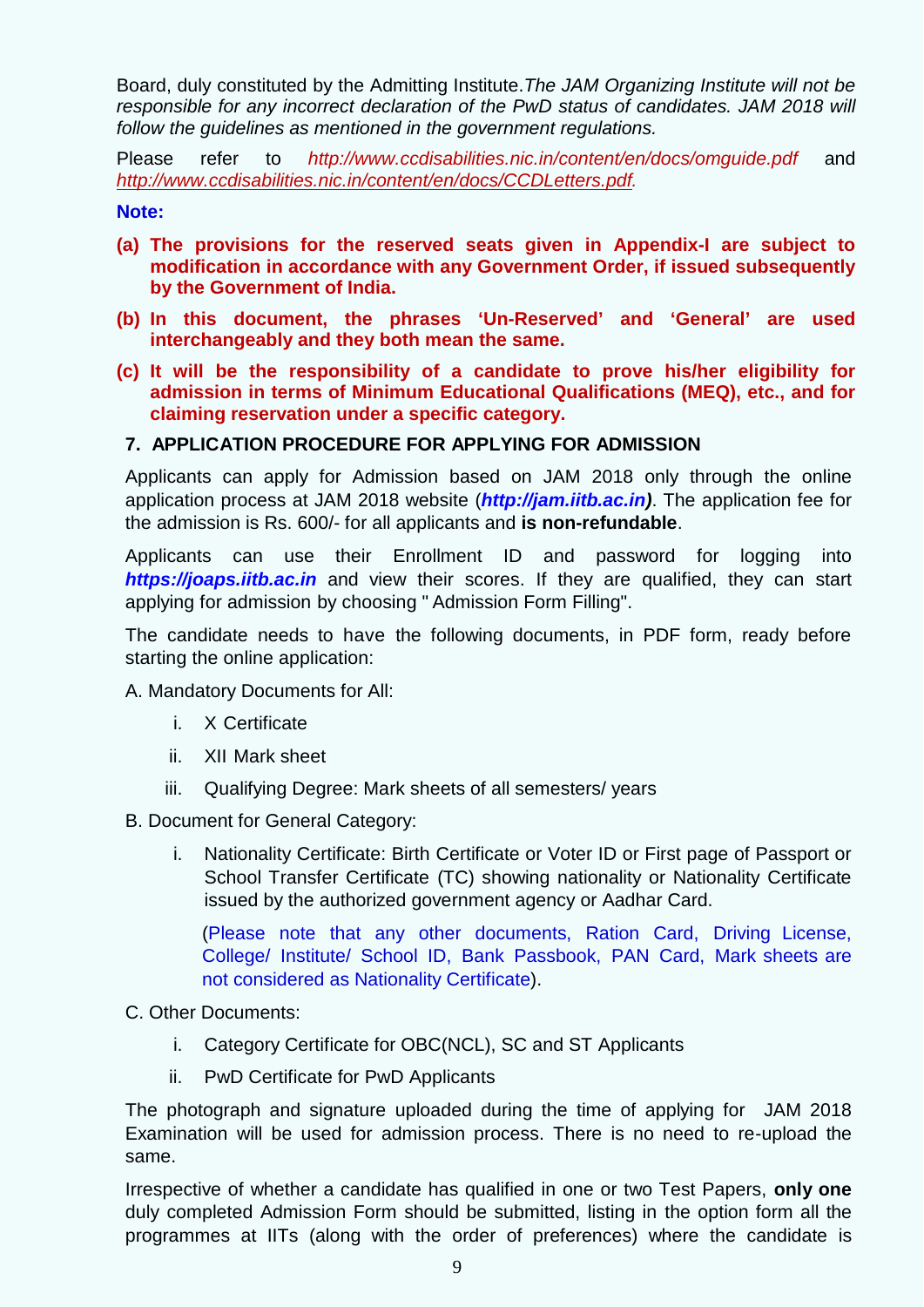seeking admission.

The application fee (non-refundable) for admission is Rs. 600/- and this amount has to be paid **ONLINE only** using credit card or debit card or net banking. **No challan payment is accepted**. During the time of payment of fee, additional charges pertaining to the mode of payment would be added up.

Any application which is incomplete in any respect and does not have the required valid documents will be summarily rejected. The Applicants must take care to fill in the details in the application form correctly and must upload correct and valid documents. Candidate must ensure the successful submission of their application in the portal.

Applicants are required to visit the **'Admission Procedure**' link in JAM 2018 website (*[http://jam.iitb.ac.in/](http://jam.iitd.ac.in/)*) for more information on the application and payment processes. They are advised to visit the '**FAQ for JAM 2018 Admission'** section as well for additional queries.

**Note:**

- **(a) Candidate should note that mere qualifying or being in the merit list of any test paper neither guarantee nor provide automatic entitlement to admission. It would be based on the order of merit and available seats as well as meeting the ER and MEQ of the programme in the concerned institute. The fulfillment of ER & MEQ is decided by the department offering the programme and the prerogative to accept/reject the candidate remains with the department.**
- **(b) The application form for admission will not be considered if the fee is not paid successfully on or before 17th April 2018. No further intimation regarding the rejection of application form for admission will be sent to candidate in this regard.**
- **(c) The admission in IISc Banglore, IISER Bhopal, IISER Pune and CCMN Institutes will NOT be done through common JAM admission process. The candidate must directly apply to these institutes for admissions to their post bachelor programmes.**

#### **8. RANK AND MERIT LIST**

The JAM 2018 results (merit lists) were declared on *March 20, 2018 (Tuesday).* Please refer to the website: **http://jam.iitb.ac.in**.

For each test paper in JAM 2018, an All India Rank (AIR) has been assigned to all the qualified candidates based on their performance in the test paper.

For each test paper, an All India Merit list will be prepared based on AIR. The number of candidates included in the All India Merit List will depend on the total number of seats available in each category (OBC-NCL, SC, ST, and PwD) in a given subject. These candidates (henceforth called Qualified Candidates) are eligible to apply for admission to any of the corresponding academic programmes available at IITs (see Appendix-I) Please note that the number of category-wise (OBC-NCL, SC, ST, and PwD) candidates included in the All India Merit List will be based on the category declared by the candidates in their application.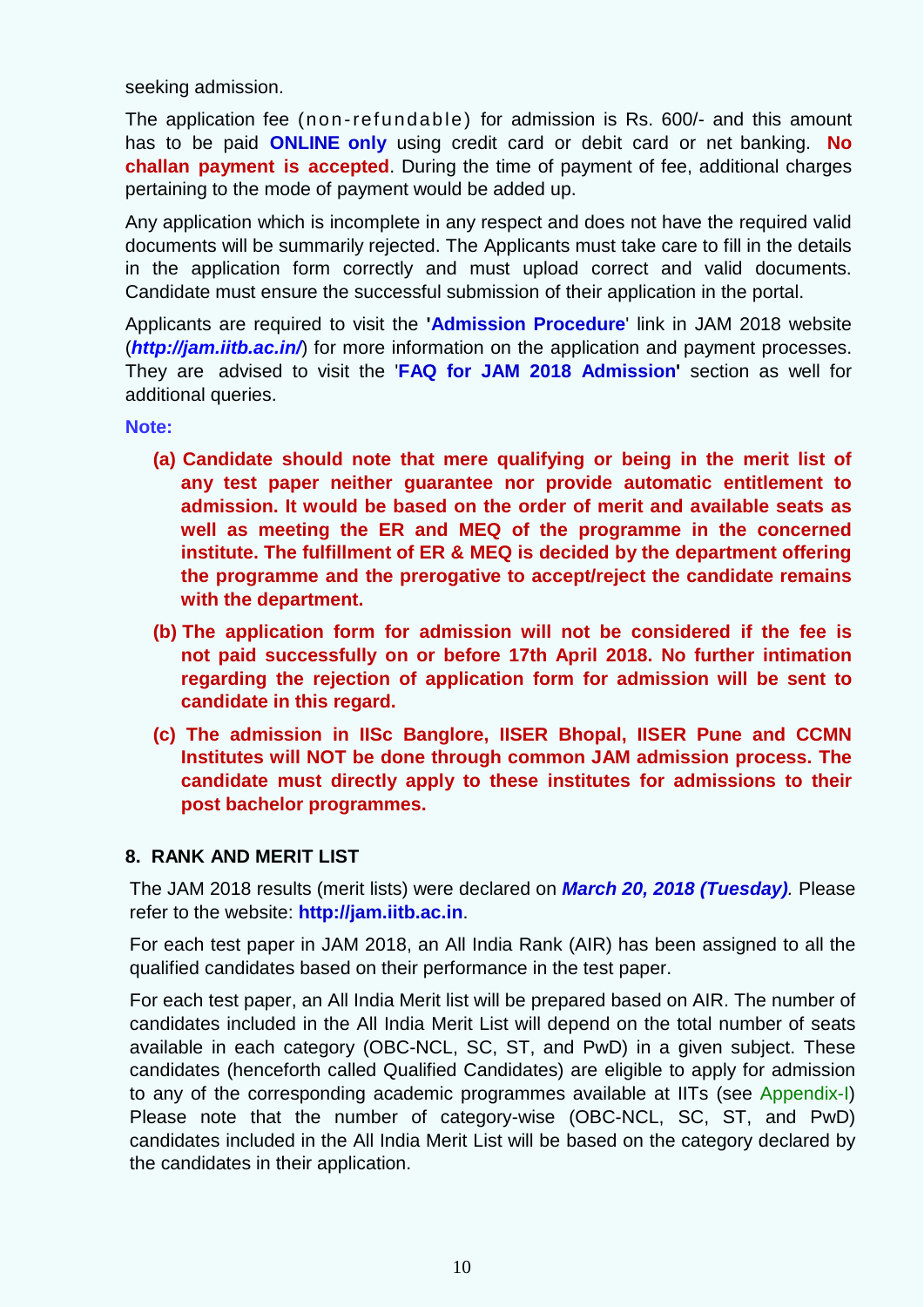The **Scorecard (indicating All India Rank(s) and the mark(s) obtained by the candidate)** will be available for download from the JAM 2018 website from **27 March, 2018 to 31 July, 2018** for qualified candidates.

**Tie-Breaking:** The tie-breaking criterion for awarding the ranks to candidates scoring the same aggregate marks in a test paper is as follows:

The candidate with a higher ratio of positive marks to negative marks is given a higher rank. If this criterion fails to break ties, the candidates concerned are awarded the same rank.

### **9 ADMISSION PROCEDURE**

Only the candidates who **qualified** in JAM 2018 (whose names appear in the Merit List) are eligible to apply for admission to the corresponding academic programmes available at IITs (refer to **Appendices-I & II** of this Information Brochure).

Candidates are advised, in their own interest, to refer to the brief profiles of the Admitting Institutes and Departments at their respective websites (Table 1). Candidates should note that they have to apply for admission by filling an online Application Form for Admission (henceforth called Admission Form) available only at JAM 2018 website (*[http://jam.iitb.ac.in/](http://jam.iitd.ac.in/)*).

Based on the test paper(s) qualified, a Candidate can apply to one or more academic programmes covered under that test paper(s), subject to fulfillment of the Minimum Educational Qualifications (MEQs) and the Eligibility Requirements (ERs) of the Admitting Institute(s). For the academic session 2018-19, the following admission procedure shall be followed for all the Programmes at IITs covered under JAM 2018. Qualified candidates who apply for admission through JAM 2018 are called Applicants. These applicants are advised to refer to the JAM 2018 website (*[http://jam.iitb.ac.in/](http://jam.iitd.ac.in/))*) for latest updates.

**NOTE to OBC-NCL Applicants: Applicants must upload a valid OBC-NCL certificate (issued after 31st March 2017) in the prescribed format when they submit their application form for admission after the declaration of JAM 2018 results. The final seat allotment will be done based on the OBC-NCL certificate submitted along with the application form for admission. The candidate will be considered in the General category in case the OBC-NCL Certificate is invalid or not in the prescribed format or not uploaded with application.**

- (i) The Admission Form will not be considered, if it is found to be **incomplete** in any respect or if the **payment is not successful**, irrespective of satisfying the ER and MEQ of any programme(s) for which the Admission Form has been submitted.
- (ii) The Applicant will be considered for admission only to the programme(s), given in his/ her Admission Form.
- (iii) Taking into consideration the order of preference as given in the Admission Form and corresponding rank(s) in the Merit List, the **First Admission List/ First Admission Round** for each programme under JAM 2018 will be prepared by the Organizing Institute and will be announced on **25 May, 2018** through JAM 2018 website (*[http://jam.iitb.ac.in/](http://jam.iitd.ac.in/)/)*)/ SMS/ Email.

**Note: Applicants are requested to periodically check the website for knowing the status of the application / offer. They should also provide active and recent email & mobile number.**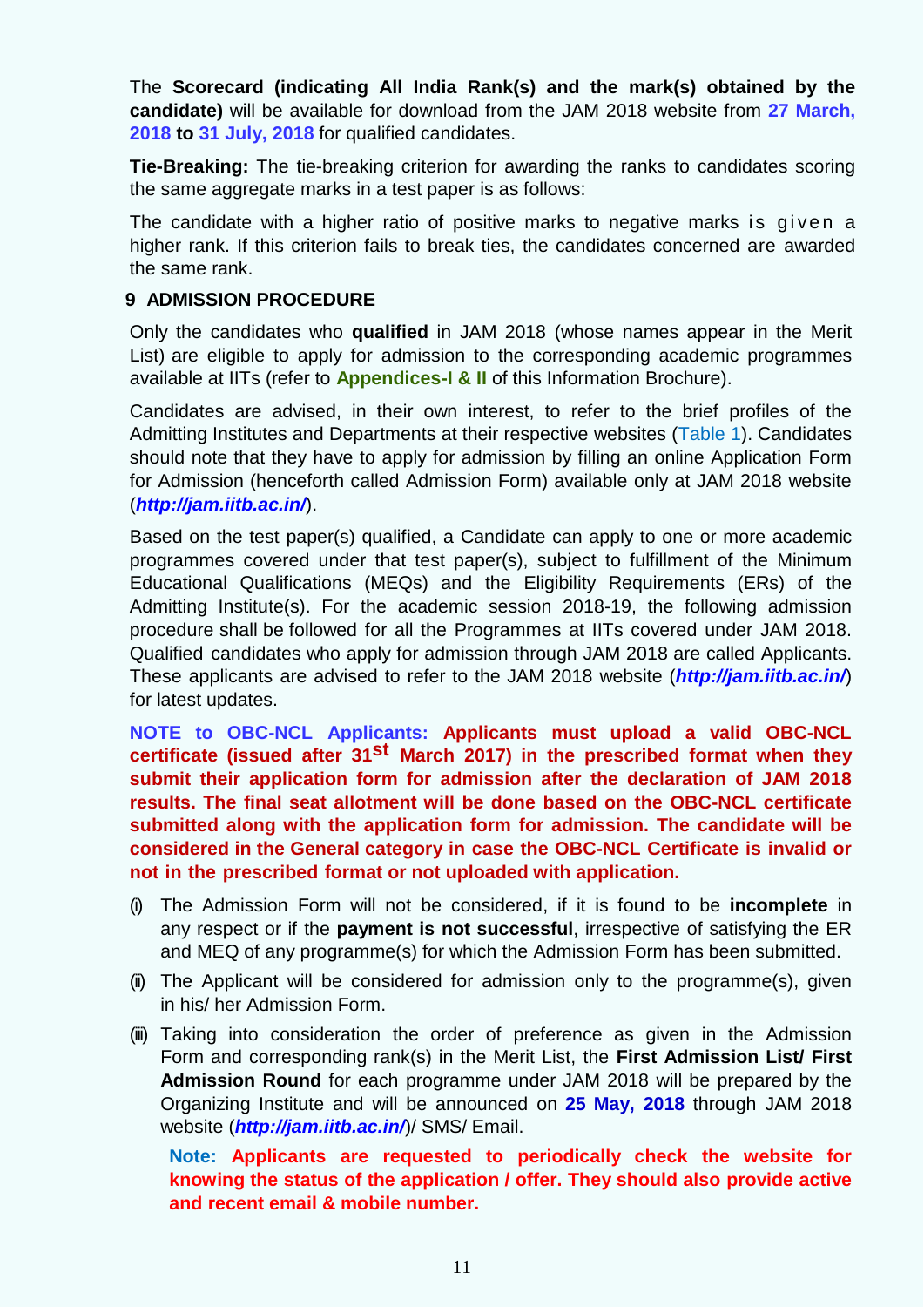(iv) Once an offer is received, Applicants can log into [http://joaps.iitb.ac.in/](http://joaps.iitd.ac.in/) and choose one of the three options viz. (a) Accept and Freeze (b). Accept with Upgrade (c) Reject and Quit

**Accept and Freeze:** By choosing "Accept and Freeze", the Applicant accepts the offered seat and would not like to upgrade to his/ her higher preferences, if any, in the subsequent rounds (if applicable). The applicant also will not be considered for admission in the subsequent rounds (if any).

**Accept with Upgrade**: By choosing "Accept with Upgrade", the Applicant accepts the offered seat and would like to upgrade to his/ her higher preferences in the subsequent rounds (if any).

**Reject and Quit**: By choosing "Reject and Quit", the Applicant rejects the offered seat and would not like to continue in the admission process by JAM 2018. The seat offered to the Applicant would be cancelled and he/ she will not be considered further in the JAM 2018 Admission process.

For "Accept and Freeze" and "Accept with Upgrade" decisions, the Applicant will be directed to ONLINE payment portal to pay the "Seat Booking Fee" of Rs. 10000/ for General/OBC-NCL category Applicants and Rs. 5000/- for SC/ST/PwD category Applicants through **ONLINE ONLY** using credit card/ debit card/ net banking (additional charges apply depending on mode of payment). No challan payment is accepted. This amount will be transferred to the Admitting Institute and will be adjusted against the Institute Fee at the time of Admission.

For "Reject and Quit" decision, the Applicant will receive a One Time Password (**OTP**) in their registered mobile number. The OTP has to be entered to confirm the decision.

- (v) If seats remain vacant after the first admission process is over, the Organizing Institute will prepare a **Second Admission List**. This second list will be announced by the Organizing Institute on **15 June, 2018** on JAM 2018 website (*[http://jam.iitb.ac.in/](http://jam.iitd.ac.in/)/)*)/ SMS/ Email.
- (vi) Applicants who have been offered admission through the Second List but not through the First List, must log into *[http://joaps.iitb.ac.in/](http://joaps.iitd.ac.in/)* and choose one of the three options viz. (a) Accept and Freeze (b). Accept with Upgrade (c) Reject and **Quit**

As mentioned in (iii), for "Accept and Freeze" and "Accept with Upgrade" decisions, the Applicant will be directed to ONLINE payment portal to pay the "Seat Booking Fee" of Rs. 10000/- for General/OBC-NCL category Applicants and Rs. 5000/- for SC/ST/PwD category Applicants through **ONLINE ONLY** using credit card/ debit card/ net banking (additional charges apply depending on mode of payment). No challan payment is accepted. This amount will be transferred to the Admitting Institute and it will be adjusted against the Institute Fee at the time of Registration.

For "Reject and Quit" decision, the Applicant will receive a One Time Password (**OTP**) in their registered mobile number. The OTP has to be entered to confirm the decision.

(vii) If the Applicant who was offered a seat during First List and is offered a seat from his/ her higher order of preference (in the second list), the Applicant must log into *[http://joaps.iitb.ac.in/](http://joaps.iitd.ac.in/)* and choose one of the three options viz. (a) Accept and Freeze (b). Accept with Upgrade (c) Reject and Quit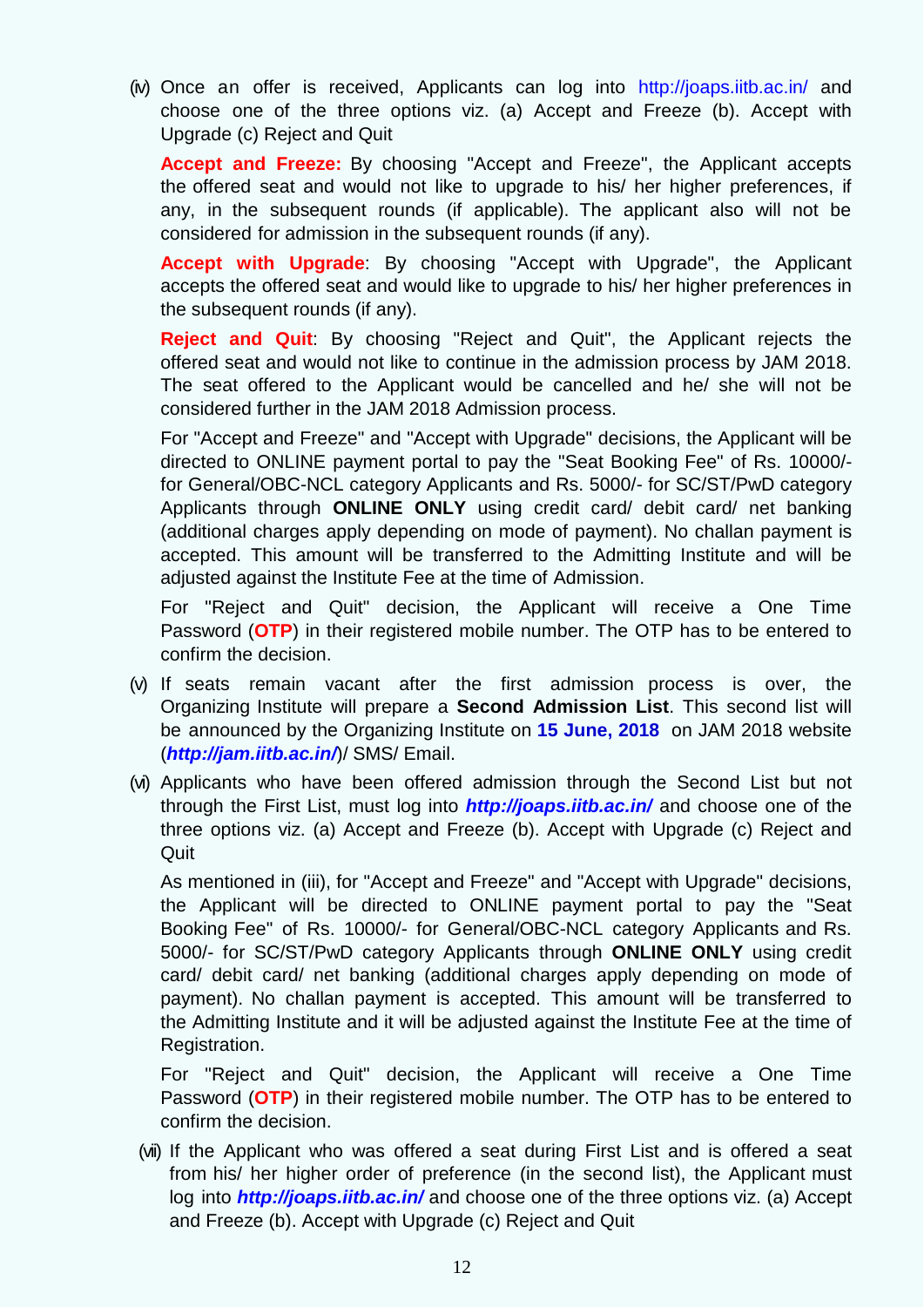The Applicant **need not pay** Seat Booking Fee once again, for "Accept\*" decisions.

(viii) The Applicants who were offered a seat can **CANCEL** the offer during 15 June to 20 June, 2018 by logging in into [http://joaps.iitb.ac.in](http://joaps.iitd.ac.in/) and choosing "**WITHDRAW**".

**Withdraw**: The Applicants who have accepted an offer of seat can cancel/ opt out of the programme/ withdraw from the programme by selecting "Withdraw". The Seat Booking Fee (if paid by them) would be refunded after deducting a Processing Fee of Rs. 1000/-.

- (ix) If seats remain vacant even after the second admission process is over, the Organizing Institute will prepare a **Third and Final Admission List**. This third and final list will be announced by the Organizing Institute on **29 June, 2018** through JAM 2018 website (*[http://jam.iitb.ac.in/](http://jam.iitd.ac.in/)/)*)/ SMS/ Email.
- (x) The Applicants who were offered a seat (or upgraded to higher choice of preference) should report to the Admitting Institutes along with the documents required by the Admitting Institute based on their offer letter.
- (xi) **With the Third and Final Admission List, the admission process based on JAM 2018 will come to a close.**
- (xii) If a qualified candidate is allotted a seat through the First Admission List and if the offer of admission is accepted, the lower preferences of the candidate, if any, will be automatically cancelled. However, the candidate will remain on the waiting list for all the higher preferences (if any). Qualified Applicants, who are not allotted any seat in the First/ Second Admission List, will remain on the waiting list in the next round of admission(s).

### **NOTE: If a qualified candidate fails to accept an admission offer, he/ she will not be considered further in the admission process.**

#### **Important Note:**

- **(a) Verification of Minimum Educational Qualifications (MEQs) and the Eligibility Requirements (ERs) for admission is the prerogative of the Admitting Institute(s) only and the Organizing Institute will not respond to any queries in this regard. Further, during the time of Admission the biometric (finger print) of the candidate captured during the JAM 2018 examination will also be verified and it has to match for the candidate to be admitted.**
- **(b) The offer of admission to a candidate will be provisional, subject to the fulfillment of all the requirements by the dates specified, and further subject to the requirements of the Admitting Institute(s).**
- **(c) Applicants should note that being in the Merit List of any test paper neither guarantees nor provides any automatic entitlement for admission. Admissions shall be made in order of merit and depending on the number of seats available at the Admitting Institute(s), subject to the above conditions.**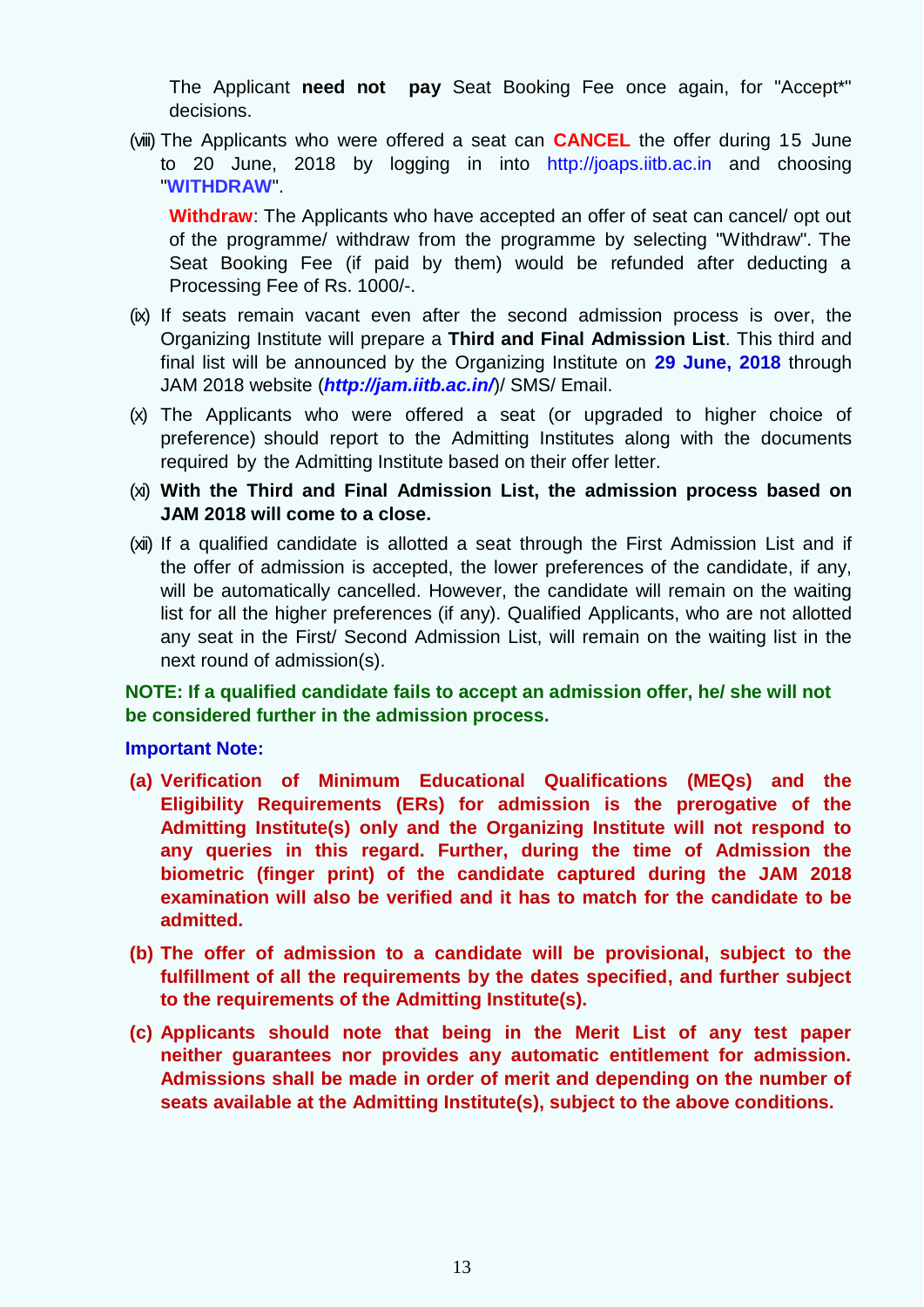### **10. PROFILE OF IITs**

The profile of the admitting institutes covered under JAM 2018 can be seen at the websites of the respective institutions as given in Table 1.

| <b>S. No.</b>           | <b>Name of Institute</b> | <b>Website</b>   |
|-------------------------|--------------------------|------------------|
| 1                       | <b>IIT Bhubaneswar</b>   | www.iitbbs.ac.in |
| 2                       | <b>IIT Bombay</b>        | www.iitb.ac.in   |
| 3                       | <b>IIT Delhi</b>         | www.jitd.ac.in   |
| $\overline{\mathbf{4}}$ | IIT (ISM) Dhanbad        | www.iitism.ac.in |
| 5                       | IIT Gandhinagar          | www.iitgn.ac.in  |
| 6                       | <b>IIT Guwahati</b>      | www.iitg.ac.in   |
| $\overline{7}$          | <b>IIT Hyderabad</b>     | www.iith.ac.in   |
| 8                       | <b>IIT Indore</b>        | www.iiti.ac.in   |
| 9                       | <b>IIT Jodhpur</b>       | www.iitj.ac.in   |
| 10                      | <b>IIT Kanpur</b>        | www.iitk.ac.in   |
| 11                      | <b>IIT Kharagpur</b>     | www.iitkgp.ac.in |
| 12                      | <b>IIT Madras</b>        | www.iitm.ac.in   |
| 13                      | IIT Patna                | www.iitp.ac.in   |
| 14                      | <b>IIT Roorkee</b>       | www.iitr.ac.in   |
| 15                      | <b>IIT Ropar</b>         | www.iitrpr.ac.in |

### **Table 1: Website Addresses**

## **11. JAM 2018 Results sharing Institutes (other than IITs)**

For programmes listed in Table 2, admissions will not be directly based on the JAM 2018 score. However, to get admitted into these programmes, a candidate must qualify JAM 2018 and then apply separately to the concerned Institutes.

| S.No. | Programme                                         | <b>Admitting</b><br><b>Institute</b> | <b>JAM Test</b><br><b>Papers</b> |
|-------|---------------------------------------------------|--------------------------------------|----------------------------------|
|       | Integrated PhD in Biological Sciences             | <b>IISc Bangalore</b>                | BL, BT                           |
| 2     | Integrated PhD in Chemical Sciences               | <b>IISc Bangalore</b>                | BL, CY, PH                       |
| 3     | Integrated PhD in Mathematical<br><b>Sciences</b> | <b>IISc Bangalore</b>                | MA, MS                           |
| 4     | Integrated PhD in Physical Sciences               | <b>IISc Bangalore</b>                | <b>PH</b>                        |
| 5     | M.Sc-PhD Dual Degree in Energy                    | <b>IIT Bombay</b>                    | CY, MA, PH                       |

**Table 2**: Other Admitting Institutes and Programmes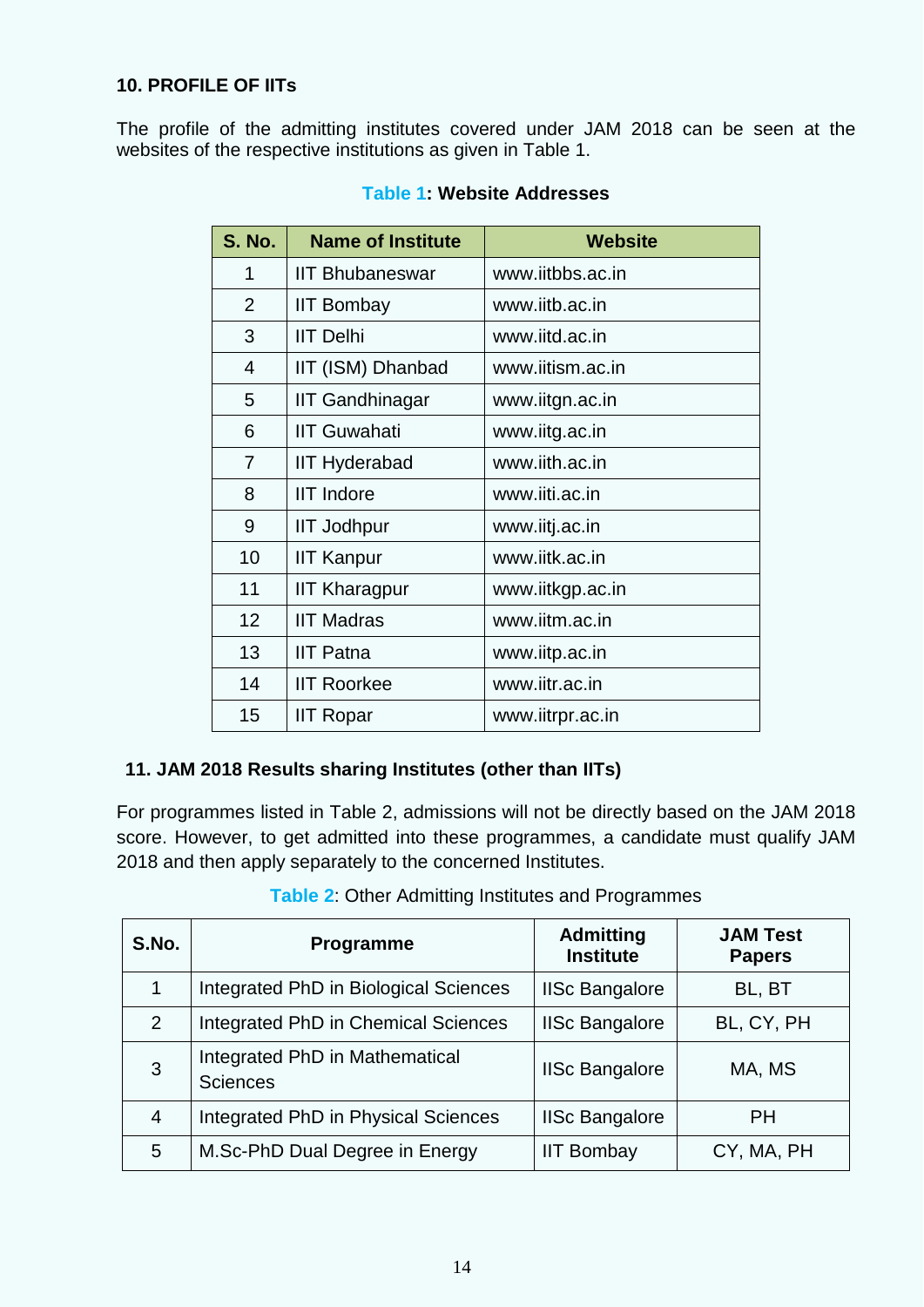The following CCMN & IISER Institutes may be using the JAM 2018 results for admissions to their Post Bachelor Programmes in Sciences.

## **Table 3: Centralized Counselling for M.Sc./M.Sc.(Tech)**

## **for NITs (CCMN) Institutes**

| <b>S. No.</b>  | <b>CCMN Institutes Name</b> |
|----------------|-----------------------------|
| 1              | <b>NIT AGARTALA</b>         |
| $\overline{2}$ | <b>MNNIT ALLAHABAD</b>      |
| 3              | NIT ARUNACHAL PRADESH       |
| $\overline{4}$ | <b>NIT CALICUT</b>          |
| 5              | <b>NIT DURGAPUR</b>         |
| 6              | <b>NIT HAMIRPUR</b>         |
| $\overline{7}$ | <b>MNIT JAIPUR</b>          |
| 8              | <b>NIT JALANDHAR</b>        |
| 9              | <b>NIT JAMSHEDPUR</b>       |
| 10             | <b>NIT MANIPUR</b>          |
| 11             | <b>NIT MEGHALAYA</b>        |
| 12             | <b>NIT NAGALAND</b>         |
| 13             | <b>VNIT NAGPUR</b>          |
| 14             | <b>NIT ROURKELA</b>         |
| 15             | <b>NIT SIKKIM</b>           |
| 16             | <b>NIT SILCHAR</b>          |
| 17             | NIT SRINAGAR, J&K           |
| 18             | <b>NIT WARANGAL</b>         |
| 19             | <b>IIEST SHIBPUR</b>        |
| 20             | <b>SLIET PUNJAB</b>         |

| <b>IISER Institutes</b> |                       |  |  |
|-------------------------|-----------------------|--|--|
|                         | <b>IISER PUNE</b>     |  |  |
| つつ                      | <b>IISER BHOPAL</b>   |  |  |
| 23                      | <b>IISER TIRUPATI</b> |  |  |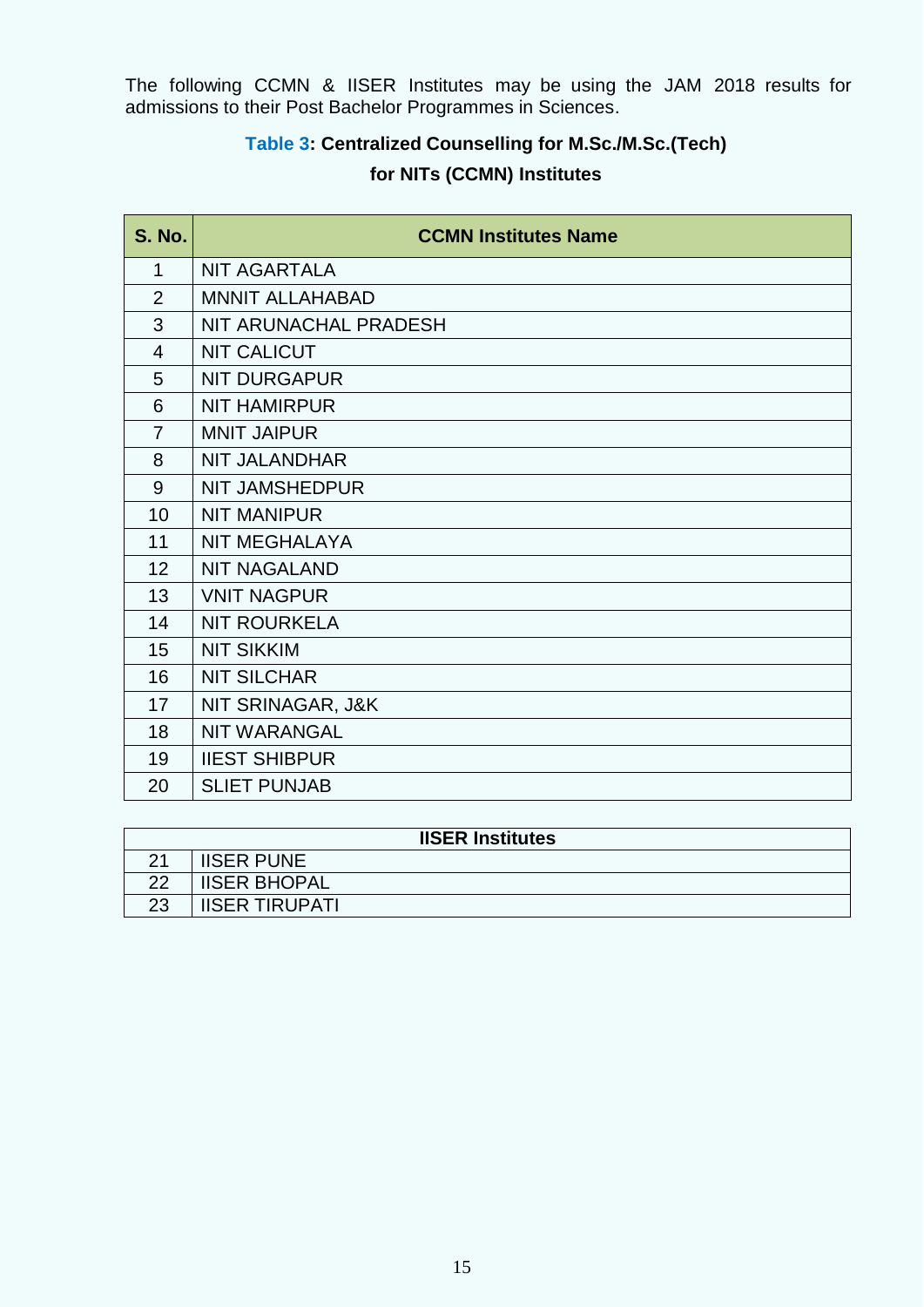### **Appendix-I: Academic Programmes (and their Codes) Covered under JAM 2018 at Various Admitting Institutes for JAM 2018 Qualified Candidates**

#### **NOTE:**

The number of seats is subject to change. OBC refers to OBC(Non-Creamy Layer). The following is the Explanation of Entries in Cells **(Appendix – I)**



### **1. IIT Bombay:**

| M.Sc.<br>(4 semesters)              | Applied<br>Geology                      | Applied<br>Geophysics               | <b>Applied Statistics</b><br>and Informatics | Biotechnology                        | Chemistry                                     | <b>Mathematics</b>                           | Physics                                      |
|-------------------------------------|-----------------------------------------|-------------------------------------|----------------------------------------------|--------------------------------------|-----------------------------------------------|----------------------------------------------|----------------------------------------------|
| [Programme code]<br>Seats Available | [1201]<br>$15+8+5+2$<br>GEN(1)<br>SC(1) | [1202]<br>$8 + 5 + 2 + 1$<br>GEN(1) | [1203]<br>$19+10+5+3$<br>SC(1)               | [1204]<br>$14 + 8 + 4 + 2$<br>GEN(1) | [1205]<br>$23+12+7+3$<br>$GEN(1)$ ,<br>OBC(1) | [1206]<br>$15+8+5+2$<br>$GEN(1)$ ,<br>OBC(1) | [1207]<br>$24+12+7+5$<br>$OBC(1)$ ,<br>ST(1) |
| Paper Code(s)                       | GG                                      | PН                                  | <b>MS</b>                                    | <b>BT</b>                            | СY                                            | MA                                           | <b>PH</b>                                    |

| $M.Sc. - Ph.D.$ dual degree         | Environmental Science and<br>Engineering | <b>Operations Research</b>    |
|-------------------------------------|------------------------------------------|-------------------------------|
| [Programme code]<br>Seats Available | [1213]<br>$5+3+1+1$<br>GEN(1)            | [1214]<br>$6+3+2+1$<br>GEN(1) |
| Paper Code(s)                       | BT,CY,MA,PH                              | MA.MS                         |

## **2. IIT Delhi:**

| M.Sc. (4 semesters)                 | Chemistry                               | <b>Mathematics</b>                              | Physics                                        |
|-------------------------------------|-----------------------------------------|-------------------------------------------------|------------------------------------------------|
| [Programme code]<br>Seats Available | [1301]<br>$27+15+8+4$<br>GN(1), OBC (1) | [1302]<br>$27+15+8+4$<br>GEN(1), OBC (1), ST(1) | [1303]<br>$27+15+8+4$<br>GEN(1), OBC(1), SC(1) |
| Paper Code(s)                       | СY                                      | МA                                              | PH                                             |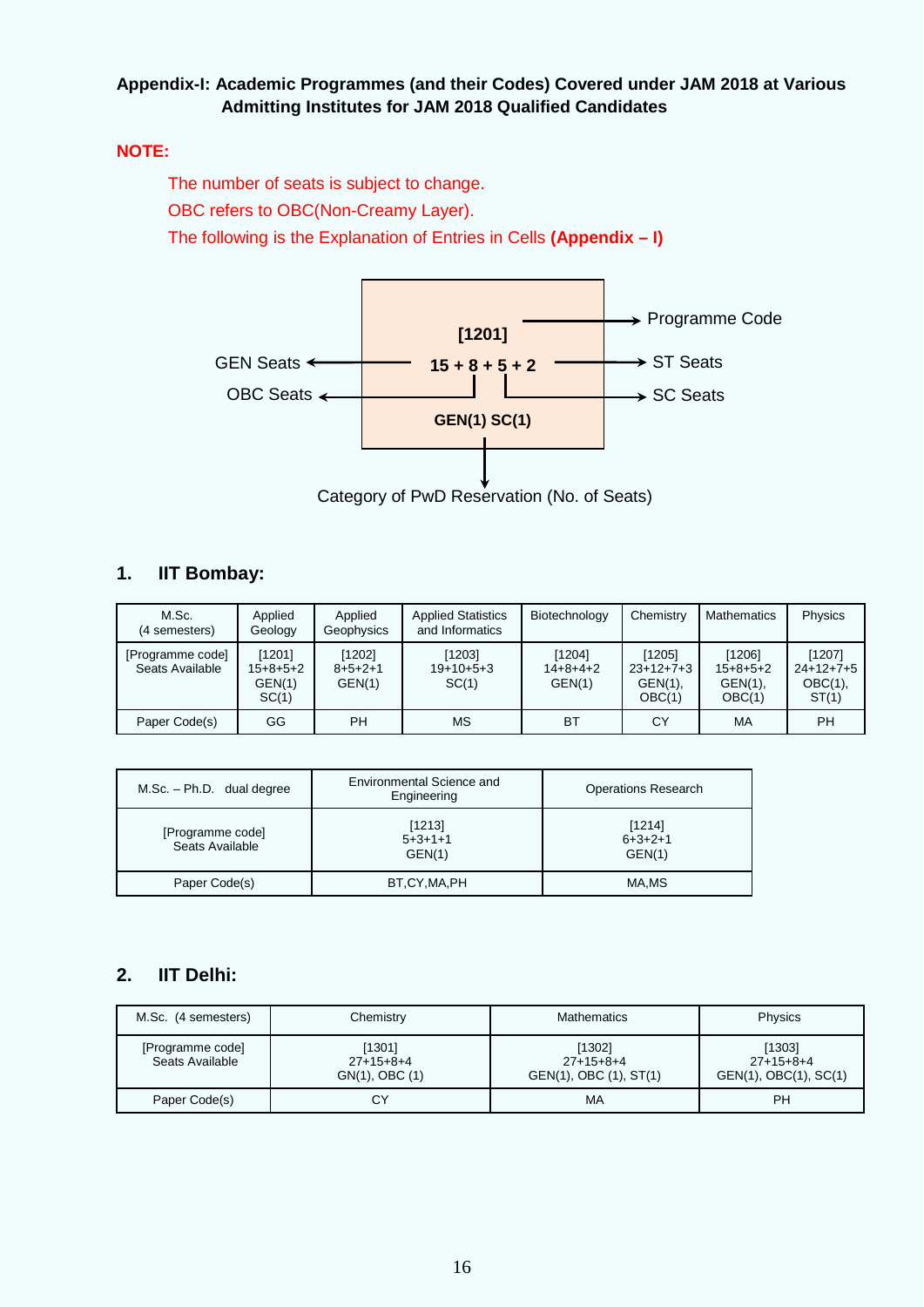## **3. IIT Guwahati:**

| M.Sc. (4 semesters)                 | Chemistry                               | Mathematics and Computing                        | Physics                                   |
|-------------------------------------|-----------------------------------------|--------------------------------------------------|-------------------------------------------|
| [Programme code]<br>Seats Available | [1401]<br>$24+13+7+4$<br><b>GEN (2)</b> | [1402]<br>$24+13+7+4$<br>GEN (1), OBC (1), SC(1) | [1403]<br>$24+13+7+4$<br>GEN (1), OBC (1) |
| Paper Code(s)                       | СY                                      | MA                                               | PH                                        |

## **4. IIT Kanpur:**

| M.Sc. (4 semesters)                 | Chemistry                               | <b>Mathematics</b>                       | Physics                                | <b>Statistics</b>                            |
|-------------------------------------|-----------------------------------------|------------------------------------------|----------------------------------------|----------------------------------------------|
| [Programme code]<br>Seats Available | [1501]<br>$20+11+6+3$<br>GEN (1), ST(1) | [1502]<br>$20+11+6+3$<br>GEN(1), OBC (1) | [1503]<br>$15+8+5+2$<br>GEN(1), SC (1) | [1504]<br>$25+14+7+4$<br>$GEN(1)$ , $OBC(1)$ |
| Paper Code(s)                       | CY                                      | МA                                       | PH                                     | ΜS                                           |

| M.Sc.- Ph.D. dual degree            | Physics                             |
|-------------------------------------|-------------------------------------|
| [Programme code]<br>Seats Available | [1505]<br>$8 + 4 + 2 + 1$<br>GEN(1) |
| Paper Code(s)                       | <b>PH</b>                           |

## **5. IIT Kharagpur:**

| Joint M.Sc.- Ph.D.                  | Chemistry             | Geology              | <b>Mathematics</b>   | Physics               | Geophysics                                 |
|-------------------------------------|-----------------------|----------------------|----------------------|-----------------------|--------------------------------------------|
| [Programme code]<br>Seats Available | [1601]<br>$23+13+6+4$ | [1602]<br>$15+8+5+2$ | [1603]<br>$15+8+5+2$ | [1604]<br>$24+12+7+3$ | [1605] GG<br>$6+3+2+1$                     |
|                                     | GEN(1), ST(1)         | GEN(1), SC(1)        | GEN(1), OBC(1)       | GEN(1), OBC(1)        | $[1605]$ PH<br>$6+3+2+1$<br><b>GEN (1)</b> |
| Paper Code(s)                       | СY                    | GG                   | <b>MA</b>            | <b>PH</b>             | GG,PH                                      |

## **6. IIT Madras:**

| M.Sc. (4 semesters)                 | Chemistry                                      | <b>Mathematics</b>                      | Physics                                |
|-------------------------------------|------------------------------------------------|-----------------------------------------|----------------------------------------|
| [Programme code]<br>Seats Available | [1701]<br>$27+15+8+4$<br>GEN(1), OBC(1), ST(1) | [1702]<br>$20+11+6+3$<br>GEN(1), OBC(1) | [1703]<br>$22+12+7+3$<br>GEN(1), SC(1) |
| Paper Code(s)                       | СY                                             | МA                                      | PH                                     |

## **7. IIT Roorkee:**

| M.Sc. (4 semesters)                 | Applied<br>Geology  | Biotechnology                                     | Chemistry                                               | <b>Mathematics</b>             | Physics                        | Economics                         |
|-------------------------------------|---------------------|---------------------------------------------------|---------------------------------------------------------|--------------------------------|--------------------------------|-----------------------------------|
| [Programme code]<br>Seats Available | [1801]<br>$8+4+2+1$ | [1802]<br>$18+10+6+3$<br>GEN(1), OBC(1),<br>ST(1) | [1803]<br>$23+12+7+3$<br>$GEN(1)$ , $OBC(1)$ ,<br>SC(1) | [1804]<br>$15+8+5+2$<br>GEN(1) | [1805]<br>$12+7+4+2$<br>GEN(1) | [1806] MA<br>$15+8+5+2$<br>GEN(1) |
| Paper Code(s)                       | GG                  | <b>BT</b>                                         | СY                                                      | МA                             | PH                             | MA                                |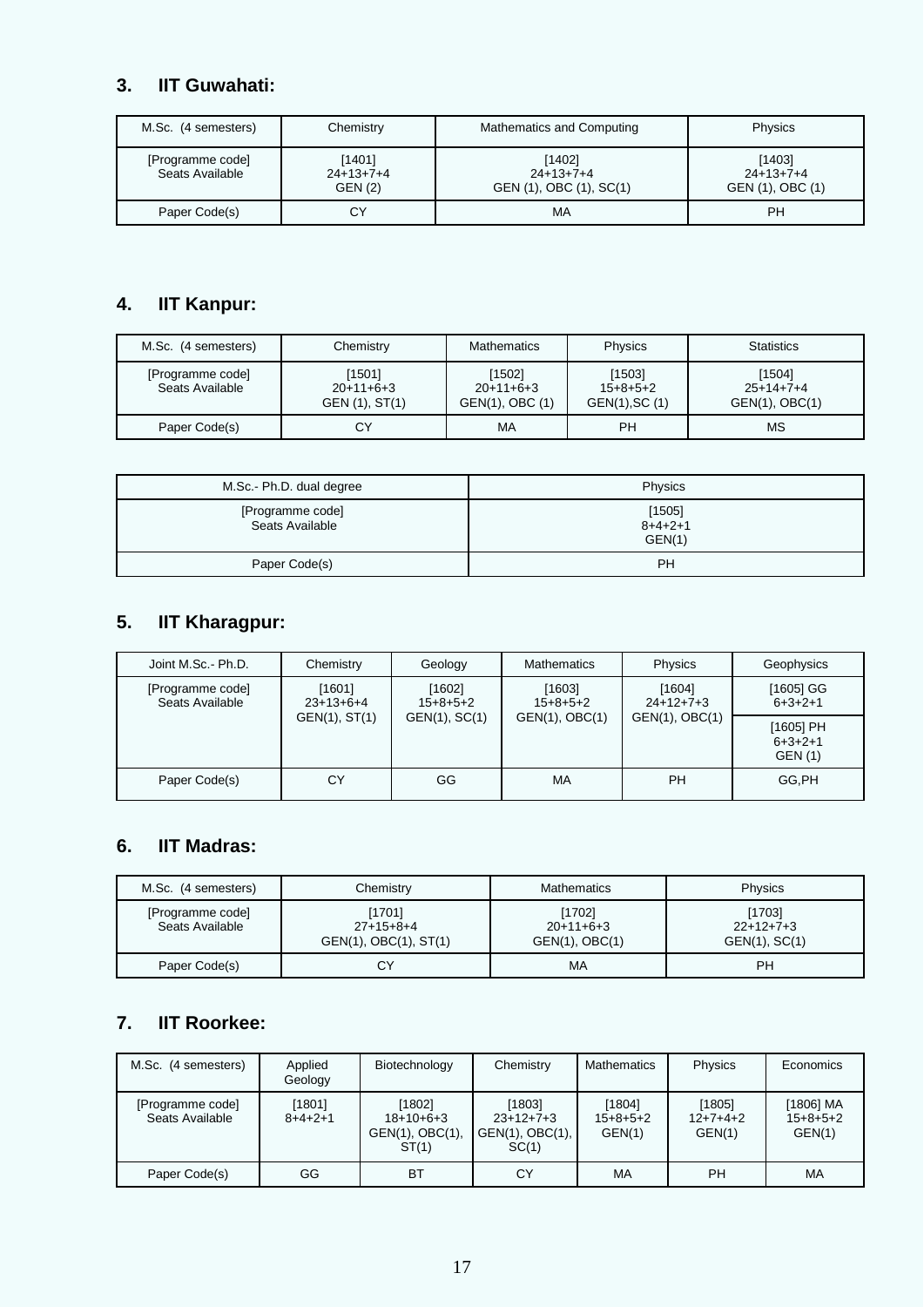### **8. IIT Bhubaneswar:**

| Joint M.Sc.-Ph.D.                   | Chemistry                      | <b>Mathematics</b>             | <b>Physics</b>                 | Geology                        | Atmosphere and<br>Ocean Sciences |
|-------------------------------------|--------------------------------|--------------------------------|--------------------------------|--------------------------------|----------------------------------|
| [Programme code]<br>Seats Available | [1901]<br>$10+5+3+2$<br>GEN(1) | [1902]<br>$10+5+3+2$<br>GEN(1) | [1903]<br>$10+5+3+2$<br>GEN(1) | [1904]<br>$10+5+3+2$<br>OBC(1) | [1905]<br>$10+5+3+2$<br>GEN(1)   |
| Paper Code(s)                       | СY                             | MA                             | PН                             | GG                             | CY, GG, MA, MS, PH               |

## **9. IIT Gandhinagar:**

| M.Sc. (4 semesters)                 | Chemistry                              | Mathematics                   | Physics                                      |
|-------------------------------------|----------------------------------------|-------------------------------|----------------------------------------------|
| [Programme code]<br>Seats Available | [2001]<br>$10+6+3+1$<br>GEN(1), SC (1) | [2002]<br>$15+8+4+3$<br>SC(1) | [2003]<br>$14 + 8 + 5 + 3$<br>GEN(1), SC (1) |
| Paper Code(s)                       | СY                                     | MA                            | PН                                           |

## **10. IIT Hyderabad:**

| M.Sc. (4 semesters)                 | Chemistry                      | Mathematics/ Applied<br>Mathematics and Computing | Physics                       |
|-------------------------------------|--------------------------------|---------------------------------------------------|-------------------------------|
| [Programme code]<br>Seats Available | [2101]<br>$20+11+6+3$<br>ST(1) | [2102]<br>$8+4+2+1$<br>$SC(1)$ , ST $(1)$         | [2103]<br>$10+5+3+2$<br>ST(1) |
| Paper Code(s)                       | СY                             | MA                                                | PH                            |

## **11. IIT Indore:**

| M.Sc. (4 semesters)                 | Chemistry                      | Physics                        | <b>Mathematics</b>            | Biotechnology                 | Astronomy           |
|-------------------------------------|--------------------------------|--------------------------------|-------------------------------|-------------------------------|---------------------|
| [Programme code]<br>Seats Available | [2201]<br>$12+6+4+2$<br>GEN(1) | [2202]<br>$12+6+4+2$<br>GEN(1) | [2203]<br>$6+3+2+1$<br>GEN(1) | [2204]<br>$6+3+2+1$<br>GEN(1) | [2205]<br>$6+3+2+1$ |
| Paper Code(s)                       | СY                             | PН                             | MA                            | BT                            | PН                  |

## **12. IIT Ropar:**

| M.Sc. (4 semesters)                 | <b>Mathematics</b>                     | Chemistry                     | Physics                       |
|-------------------------------------|----------------------------------------|-------------------------------|-------------------------------|
| [Programme code]<br>Seats Available | [2301]<br>$12+5+4+2$<br>GEN(1), OBC(1) | [2302]<br>$13+6+3+2$<br>SC(1) | [2303]<br>$13+6+4+1$<br>ST(1) |
| Paper Code(s)                       | МA                                     | CY                            | РH                            |

## **13. IIT Jodhpur:**

| M.Sc. (4 semesters)                 | Chemistry            | <b>Mathematics</b>   | Physics              |
|-------------------------------------|----------------------|----------------------|----------------------|
| [Programme code]<br>Seats Available | [2401]<br>$10+6+3+1$ | [2402]<br>$10+6+3+1$ | [2403]<br>$10+6+3+1$ |
| Paper Code(s)                       | СY                   | MA                   | <b>PH</b>            |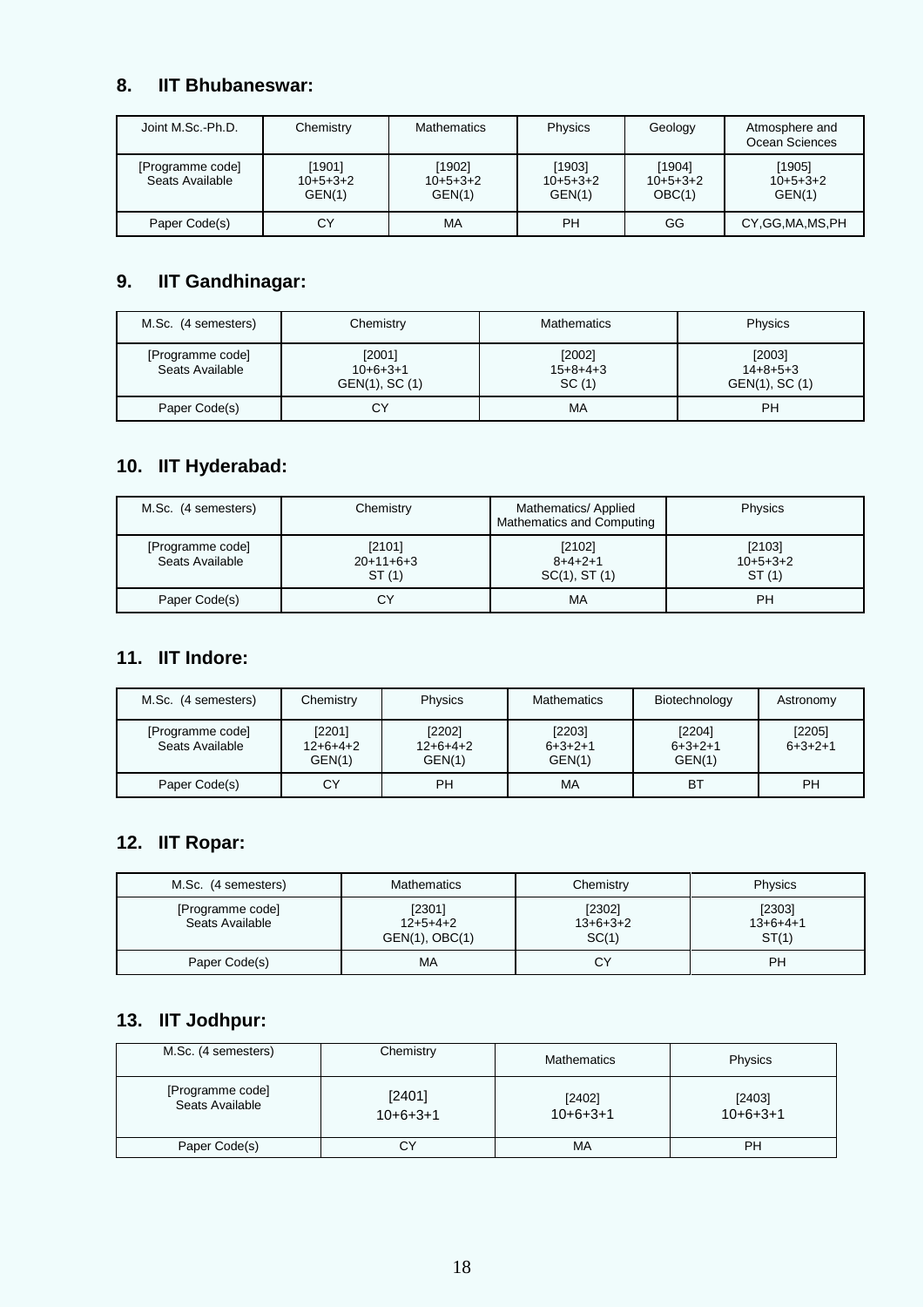## **14. IIT Patna:**

| M.Sc. (4 semesters)                 | Chemistry                   | <b>Mathematics</b>                  | Physics                       |
|-------------------------------------|-----------------------------|-------------------------------------|-------------------------------|
| [Programme code]<br>Seats Available | [2501]<br>7+4+2+1<br>GEN(1) | [2502]<br>$7 + 4 + 2 + 1$<br>GEN(1) | [2503]<br>$7+4+2+1$<br>GEN(1) |
| Paper Code(s)                       | СY                          | MA                                  | PH                            |

## **15. IIT (ISM) Dhanbad:**

| M.Sc. (4 semesters)                 | Chemistry                               | Mathematics and Computing              | <b>Physics</b>                         |
|-------------------------------------|-----------------------------------------|----------------------------------------|----------------------------------------|
| [Programme code]<br>Seats Available | [2601]<br>$27+15+8+4$<br>GEN(2), OBC(1) | [2602]<br>$22+12+7+3$<br>GEN(1), SC(1) | [2603]<br>$22+12+7+3$<br>GEN(1), SC(1) |
| Paper Code(s)                       | СY                                      | МA                                     | PH                                     |

| M.Sc. (Tech) (6 semesters)          | <b>Applied Geology</b>                         | <b>Applied Geophysics</b>               |
|-------------------------------------|------------------------------------------------|-----------------------------------------|
| [Programme code]<br>Seats Available | [2604]<br>$27+15+8+4$<br>GEN(1), OBC(1), ST(1) | [2605]<br>$22+12+7+3$<br>GEN(1), OBC(1) |
| Paper Code(s)                       | GG                                             | PH                                      |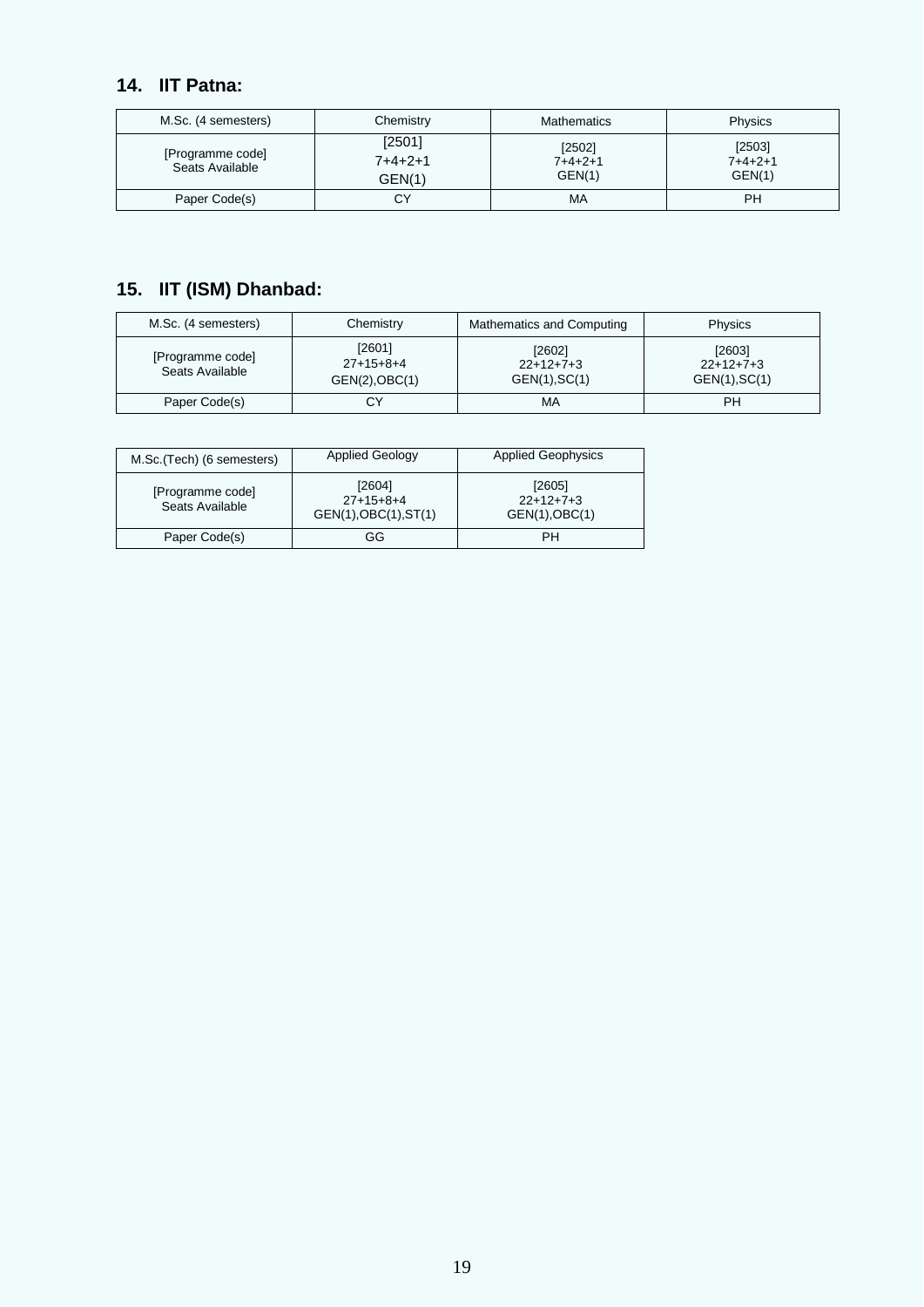### **Appendix-II: Test Papers, corresponding Academic Programmes offered by the Admitting Institutes and their Minimum Educational Qualifications for Admission**

| <b>Test Paper</b>               |                                                                         |                                                                                                            | <b>Minimum Educational Qualifications for Admission</b>                                                                                                                                    |                                                   |
|---------------------------------|-------------------------------------------------------------------------|------------------------------------------------------------------------------------------------------------|--------------------------------------------------------------------------------------------------------------------------------------------------------------------------------------------|---------------------------------------------------|
| (Test paper<br>code)            | <b>Academic Programme</b>                                               | <b>Institute</b>                                                                                           | <b>Essential subjects in Bachelor's Degree</b><br>along with minimum duration                                                                                                              | <b>Essential</b><br>subjects at<br>$(10+2)$ level |
|                                 | M.Sc. Biotechnology                                                     | III                                                                                                        | Any Branch/ Subject                                                                                                                                                                        | Biology                                           |
|                                 |                                                                         | IITB, IITR                                                                                                 | Any Branch/ Subject                                                                                                                                                                        |                                                   |
| Biotechnology<br>$\overline{F}$ | M.Sc.- Ph.D. Dual Degree in<br>Environmental Science and<br>Engineering | <b>IITB</b>                                                                                                | Any one of Biology, Biotechnology,<br>Chemistry, Mathematics and Physics for<br>two years/four semesters, and any one of<br>the other four subjects for at least one<br>year/two semesters | <b>Mathematics</b>                                |
|                                 | M.Sc. Chemistry                                                         | IITB, IITD,<br>IITG, IITGN,<br>IITH, IITI, IITJ,<br>IITK, IITM,<br>IITP, IITR,<br>IITRPR,<br><b>IITISM</b> | Chemistry for three years/six semesters                                                                                                                                                    | <b>Mathematics</b>                                |
|                                 | Joint M.Sc.- Ph.D. in<br>Chemistry                                      | IITBBS,<br><b>IITKGP</b>                                                                                   |                                                                                                                                                                                            |                                                   |
| Chemistry<br>(25)               | M.Sc.- Ph.D. Dual Degree in<br>Environmental Science and<br>Engineering | <b>IITB</b>                                                                                                | Any one of Biology, Biotechnology,<br>Chemistry, Mathematics and Physics for<br>two years/four semesters, and any one of<br>the other four subjects for at least one<br>year/two semesters | <b>Mathematics</b>                                |
|                                 | Joint M.Sc.- Ph.D. in<br>Atmosphere and Ocean<br>Sciences               | <b>IITBBS</b>                                                                                              | Mathematics and Physics with any one of<br>these subjects among Chemistry, Computer<br>Science, Computer Application, Geology<br>and Statistics                                            | No Restrictions                                   |
|                                 | M.Sc. Applied Geology                                                   | IITB, IITR                                                                                                 | Geology for three years/six semesters and<br>any two subjects among Mathematics,<br>Physics, Chemistry and Biological Science                                                              |                                                   |
|                                 | Joint M.Sc.- Ph.D. in<br>Geophysics                                     | <b>IITKGP</b>                                                                                              | Geology as a subject for three years/six<br>semesters and any two subjects among<br>Mathematics, Physics and Chemistry                                                                     | <b>Mathematics</b>                                |
| Geology<br>(GG)                 | Joint M.Sc.- Ph.D. in Geology                                           | IITKGP,<br><b>IITBBS</b>                                                                                   |                                                                                                                                                                                            |                                                   |
|                                 | Joint M.Sc.- Ph.D. in<br>Atmosphere and Ocean<br>Sciences               | <b>IITBBS</b>                                                                                              | Mathematics and Physics and any one of<br>these subjects among Chemistry, Computer<br>Science, Computer Application, Geology<br>and Statistics                                             | No Restrictions                                   |
|                                 | M.Sc.(Tech) in<br>Applied Geology *                                     | <b>IITISM</b>                                                                                              | B.Sc degree (3 year) with Geology as<br>Honours/ Major/ Main/Equivalent subject<br>and any 2 subsidiary subjects from<br>Mathematics, Physics and Chemistry.                               | <b>Mathematics</b>                                |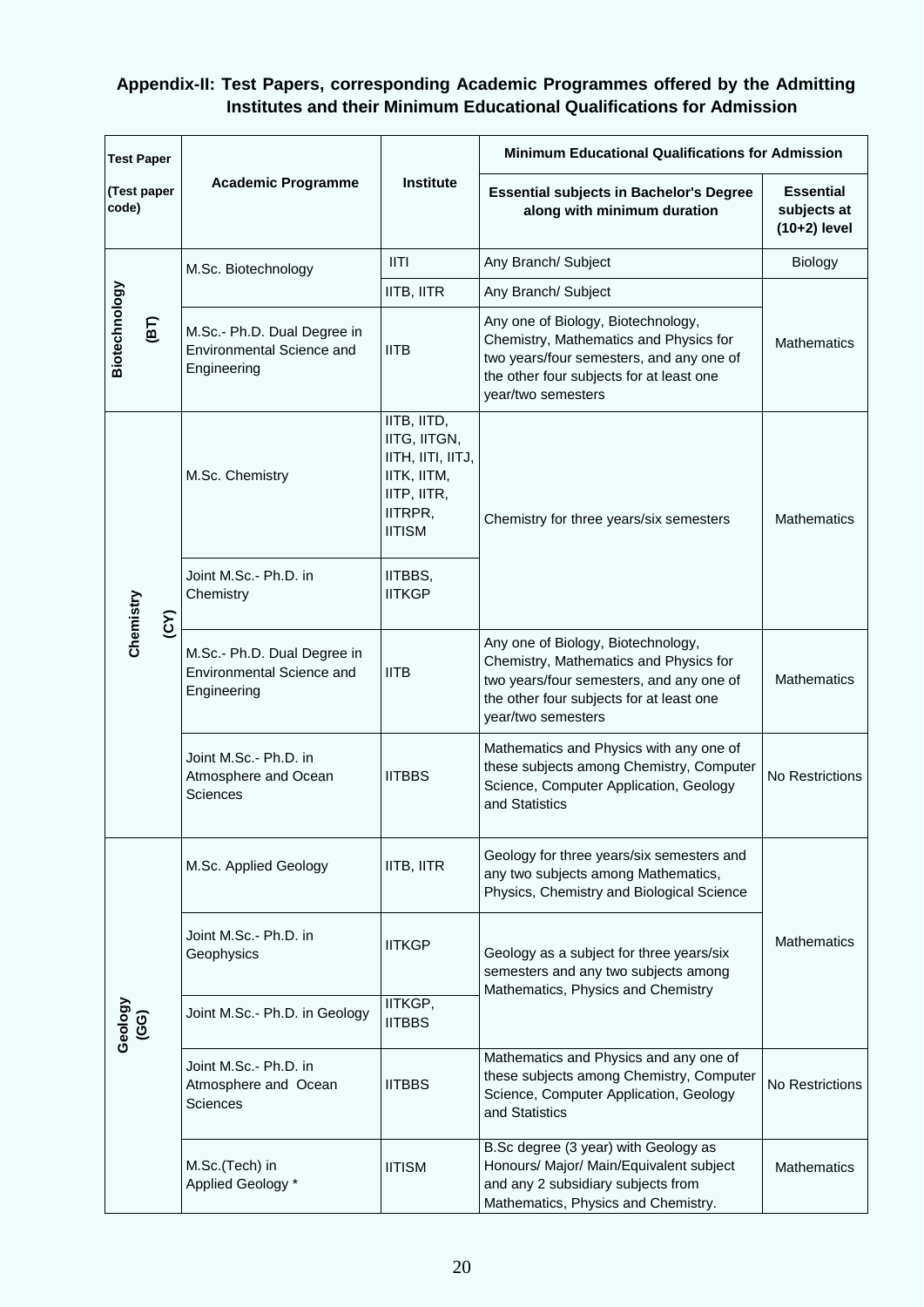| <b>Test Paper</b>                      | <b>Academic Programme</b>                                               | <b>Institute</b>                                                                 | <b>Minimum Educational Qualifications for Admission</b>                                                                                                                                     |                                                   |  |
|----------------------------------------|-------------------------------------------------------------------------|----------------------------------------------------------------------------------|---------------------------------------------------------------------------------------------------------------------------------------------------------------------------------------------|---------------------------------------------------|--|
| (Test paper<br>code)                   |                                                                         |                                                                                  | <b>Essential subjects in Bachelor's Degree</b><br>along with minimum duration                                                                                                               | <b>Essential</b><br>subjects at<br>$(10+2)$ level |  |
|                                        | M.Sc. in Economics                                                      | <b>IITR</b>                                                                      | Mathematics as one of the core subjects                                                                                                                                                     |                                                   |  |
|                                        | M.Sc. Mathematics                                                       | IITB, IITD,<br>IITGN, IITI,<br>IITJ, IITK,<br>IITM, IITP,<br><b>IITR, IITRPR</b> |                                                                                                                                                                                             | No Restrictions                                   |  |
|                                        | M.Sc. Mathematics/ Applied<br>Mathematics and Computing                 | <b>IITH</b>                                                                      | Mathematics for at least two years/four<br>semesters                                                                                                                                        |                                                   |  |
|                                        | M.Sc. Mathematics/<br>Mathematics and Computing                         | <b>IITISM</b>                                                                    |                                                                                                                                                                                             |                                                   |  |
| Mathematics<br>(MA)                    | M.Sc. Mathematics and<br>Computing                                      | <b>IITG</b>                                                                      |                                                                                                                                                                                             |                                                   |  |
|                                        | Joint M.Sc.- Ph.D. in<br><b>Mathematics</b>                             | IITBBS,<br><b>IITKGP</b>                                                         | Mathematics/ Statistics as a subject for at<br>least two years/four semesters.                                                                                                              |                                                   |  |
|                                        | M.Sc.- Ph.D. Dual Degree in<br><b>Operations Research</b>               | <b>IITB</b>                                                                      |                                                                                                                                                                                             |                                                   |  |
|                                        | M.Sc.- Ph.D. Dual Degree in<br>Environmental Science and<br>Engineering | <b>IITB</b>                                                                      | Any one of Biology, Biotechnology,<br>Chemistry, Mathematics and Physics for<br>two years/four semesters, and any one of<br>the other four subjects for at least one<br>year/two semesters. | <b>Mathematics</b>                                |  |
|                                        | Joint M.Sc.- Ph.D. in<br>Atmosphere and Ocean<br>Sciences               | <b>IITBBS</b>                                                                    | Mathematics and Physics and any one of<br>these subjects among Chemistry, Computer<br>Science, Computer Application, Geology<br>and Statistics                                              | No Restrictions                                   |  |
| <b>Mathematical Statistics</b><br>(MS) | M.Sc. Applied Statistics and<br>Informatics                             | <b>IITB</b>                                                                      | Mathematics or Statistics for at least two                                                                                                                                                  | No Restrictions                                   |  |
|                                        | M.Sc.- Ph.D. Dual Degree in<br><b>Operations Research</b>               | <b>IITB</b>                                                                      | years/ four semesters                                                                                                                                                                       |                                                   |  |
|                                        | M.Sc. Statistics                                                        | <b>IITK</b>                                                                      | Statistics for at least two years/ four<br>semesters                                                                                                                                        |                                                   |  |
|                                        | Joint M.Sc.- Ph.D. in<br>Atmosphere and Ocean<br><b>Sciences</b>        | <b>IITBBS</b>                                                                    | Mathematics and Physics and any one of<br>these subjects among Chemistry, Computer<br>Science, Computer Application, Geology<br>and Statistics                                              |                                                   |  |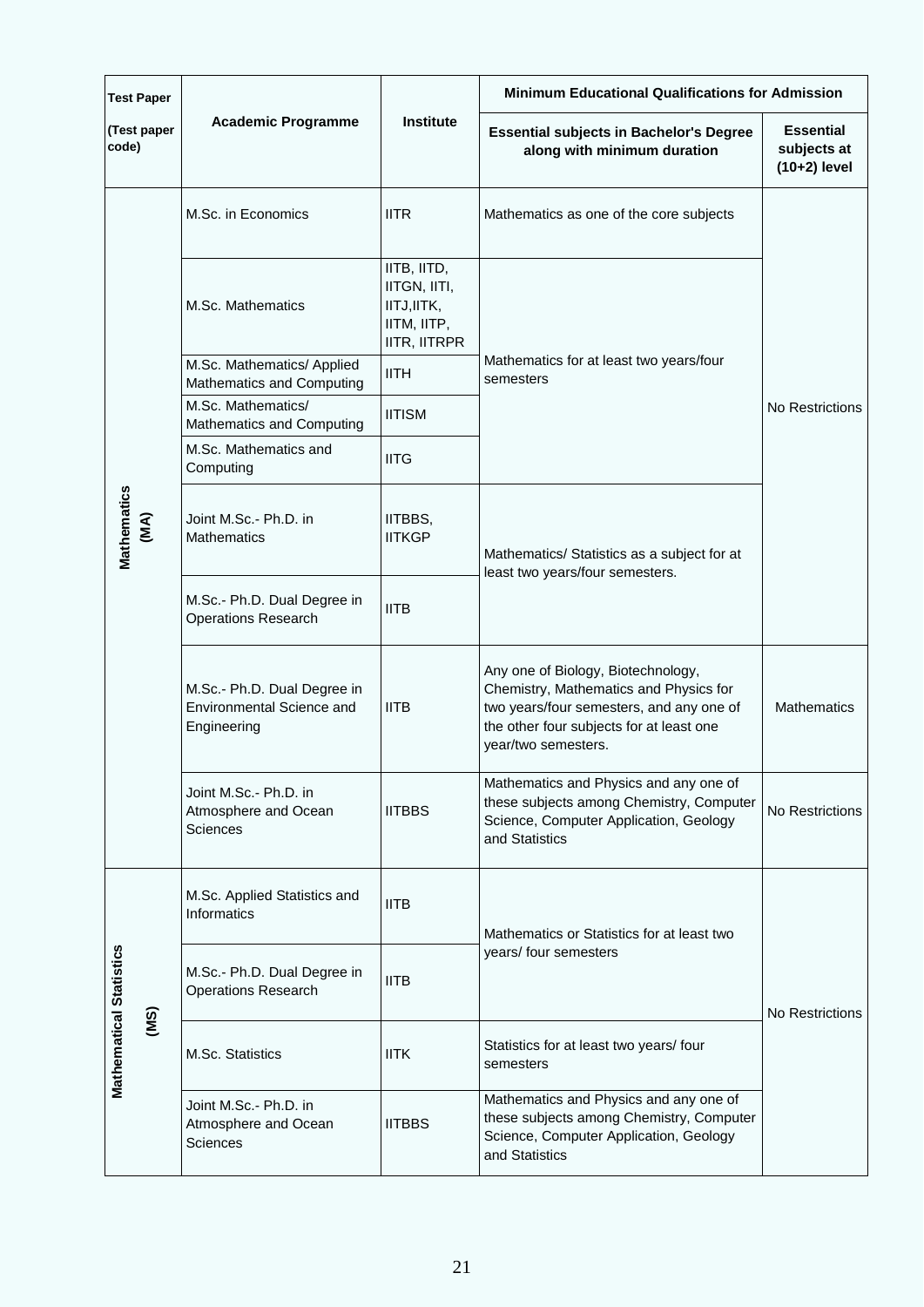| <b>Test Paper</b><br>(Test paper<br>code) | <b>Academic Programme</b>                                               | <b>Institute</b>                                                                                           | <b>Minimum Educational Qualifications for Admission</b>                                                                                                                                                                                                                  |                                                   |  |
|-------------------------------------------|-------------------------------------------------------------------------|------------------------------------------------------------------------------------------------------------|--------------------------------------------------------------------------------------------------------------------------------------------------------------------------------------------------------------------------------------------------------------------------|---------------------------------------------------|--|
|                                           |                                                                         |                                                                                                            | <b>Essential subjects in Bachelor's Degree</b><br>along with minimum duration                                                                                                                                                                                            | <b>Essential</b><br>subjects at<br>$(10+2)$ level |  |
| Physics<br>(PH)                           | M.Sc. Physics                                                           | IITB, IITD,<br>IITG, IITGN,<br>IITH, IITI,<br>IITJ, IITK,<br>IITM, IITP,<br>IITR, IITRPR,<br><b>IITISM</b> | Physics for at least two years/four<br>semesters and Mathematics for at least one                                                                                                                                                                                        | No Restrictions                                   |  |
|                                           | Joint M.Sc.- Ph.D. in Physics                                           | IITBBS,<br><b>IITKGP</b>                                                                                   | year/two semesters                                                                                                                                                                                                                                                       |                                                   |  |
|                                           | M.Sc.- Ph.D. Dual Degree in<br>Physics                                  | <b>IITK</b>                                                                                                |                                                                                                                                                                                                                                                                          |                                                   |  |
|                                           | M.Sc. Applied Geophysics                                                | <b>IITB</b>                                                                                                | Physics and Mathematics/Mathematical<br>Physics for two years/four semesters and at<br>least one of them as subject for three<br>years/six semesters                                                                                                                     |                                                   |  |
|                                           | M.Sc. Astronomy                                                         | III                                                                                                        | Physics/ Mathematics / Computer Science<br>Engineering, Electrical Engineering/<br><b>Mechanical Engineering</b>                                                                                                                                                         |                                                   |  |
|                                           | Joint M.Sc.- Ph.D. in<br>Atmosphere and Ocean<br>Sciences               | <b>IITBBS</b>                                                                                              | Mathematics and Physics and any one of<br>these subjects among Chemistry, Computer<br>Science, Computer Application, Geology<br>and Statistics                                                                                                                           |                                                   |  |
|                                           | Joint M.Sc.- Ph.D. in<br>Geophysics                                     | <b>IITKGP</b>                                                                                              | Geology/Physics as a subject for three<br>years/six semesters and any two subjects<br>among Mathematics, Physics and<br>Chemistry                                                                                                                                        |                                                   |  |
|                                           | M.Sc.- Ph.D. Dual Degree in<br>Environmental Science and<br>Engineering | <b>IITB</b>                                                                                                | Any one of Biology, Biotechnology,<br>Chemistry, Mathematics and Physics for<br>two years/four semesters, and any one of<br>the other four subjects for at least one<br>year/two semesters                                                                               | <b>Mathematics</b>                                |  |
|                                           | M.Sc.(Tech) in Applied<br>Geophysics                                    | <b>IITISM</b>                                                                                              | B.Sc Degree (3 yr.) with Physics as<br>Honours/ Major/ Main/ Equivalent subject,<br>Mathematics as a subsidiary subject for 2<br>years/4 semesters and another subsidiary<br>subject from Chemistry, Geology,<br>Electronics, and Statistics for 1 year/ 2<br>semesters. | No Restriction                                    |  |

\* **Medical Criteria**: a) Candidates with color blindness and/or Uni-ocularity are not eligible.

b) To do fieldwork, persons with disability (PwD) category candidates should be able to walk in the field without assistance /escort (on-road and/or off-road conditions.)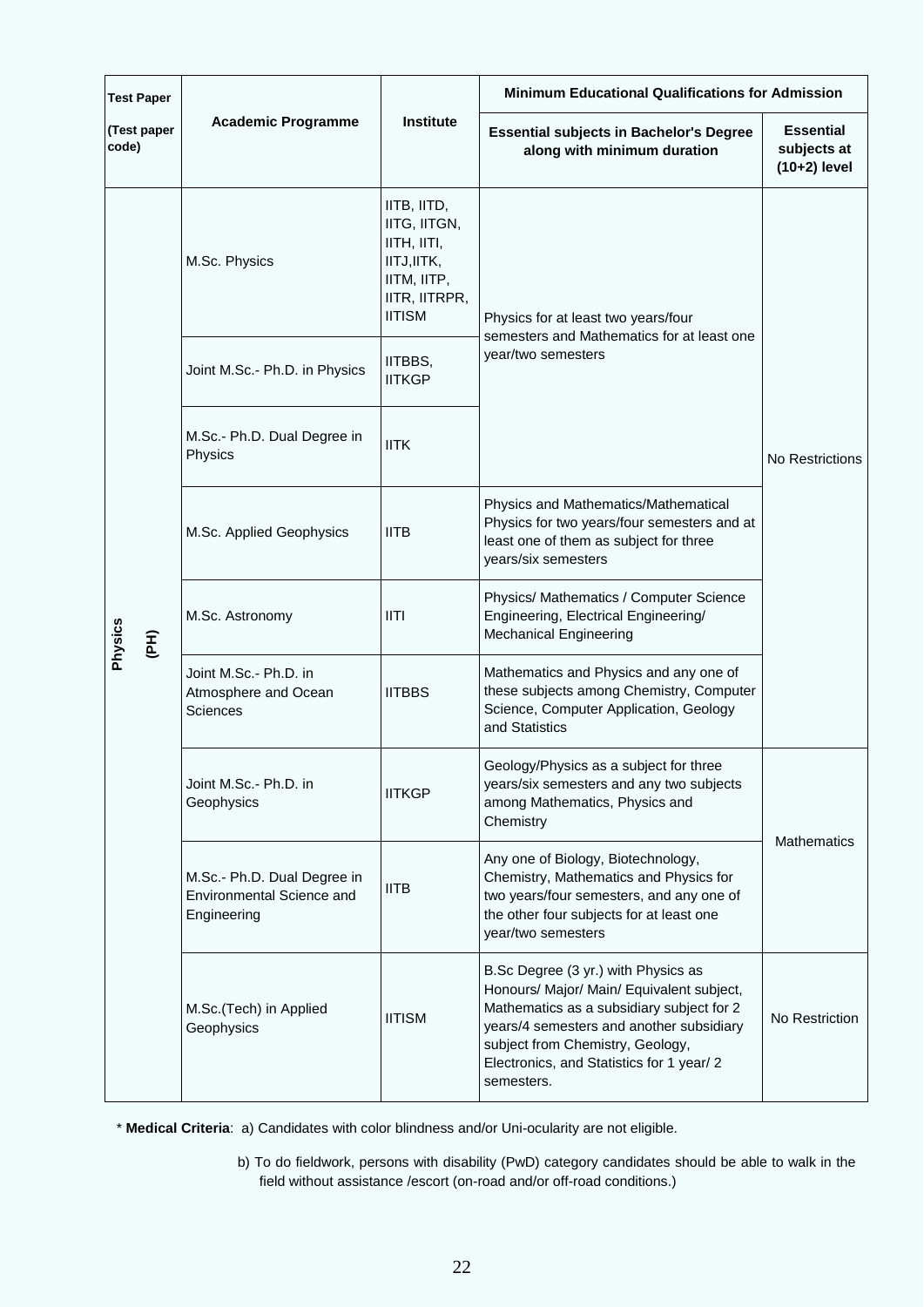## **Appendix-III**

## **Authorities who may issue SC / ST / OBC (Non-Creamy Layer) certificates**

SC/ST/OBC (Non-Creamy Layer) candidates should submit a certificate issued by any of the following authorities:

District Magistrate / Additional District Magistrate / Collector / Deputy Commissioner / Additional Deputy Commissioner / Deputy Collector /1st Class Stipendary Magistrate / Sub-Divisional Magistrate / Taluka Magistrate / Executive Magistrate / Extra Assistant Commissioner (not below the rank of 1<sup>st</sup> class Stipendary Magistrate) / Chief Presidency Magistrate / Additional Chief Presidency Magistrate / Presidency Magistrate / Revenue Officer not below the rank of Tahsildar / Sub-Divisional Officer of the area where the candidate and / or his / her family normally resides / Administrator / Secretary to Administrator / Development Officer (Lakshadweep Island).

**(Certificate issued by any other authority will be rejected)**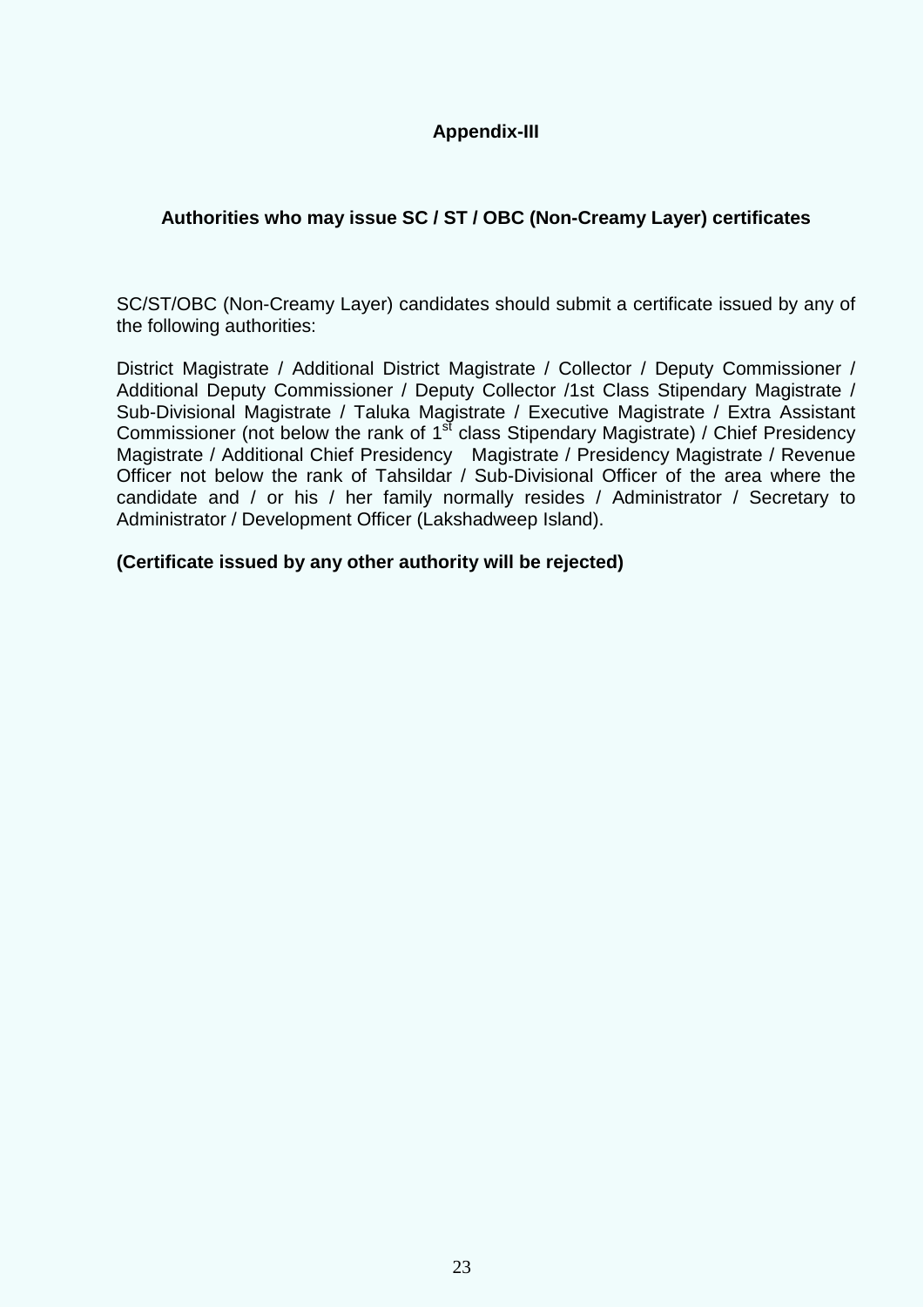#### **Appendix-IV: Proforma for Other Backward Class (Non-Creamy Layer) Certificate**

#### **(FORM OF CERTIFICATE TO BE PRODUCED BY OTHER BACKWARD CLASSES APPLYING FOR ADMISSIONS TO CENTRAL EDUCATIONAL INSTITUTIONS (CEIs) UNDER THE GOVERNMENT OF INDIA)**

| This is to certify that Shri/Smt./Kumari                                                     |                                                     |     |             |                       |
|----------------------------------------------------------------------------------------------|-----------------------------------------------------|-----|-------------|-----------------------|
| Son/Daughter<br>of                                                                           |                                                     |     | <b>of</b>   | Village/Town          |
|                                                                                              | <i>in</i>                                           |     |             | District/Division     |
|                                                                                              | in                                                  | the | State/Union | Territory             |
|                                                                                              | belongs                                             | to  |             | the                   |
|                                                                                              | Community which is recognized as a backward         |     |             |                       |
| class under the Government of India, Ministry of Social Justice and Empowerment's Resolution |                                                     |     |             |                       |
| No.                                                                                          |                                                     |     |             | dated *.              |
| Shri/Smt./Kumari                                                                             |                                                     |     |             | and/or his/her family |
| ordinarily reside(s) in the                                                                  |                                                     |     |             | District/Division of  |
|                                                                                              | State/Union Territory. This is also to certify that |     |             |                       |
| he/she does not belong to the persons/sections (Creamy Layer) mentioned in                   |                                                     |     |             |                       |
| Column 3 of the Schedule to the Government of India, Department of Personnel &               |                                                     |     |             |                       |
| Training O.M. No. 36012/22/93-Estt. (SCT) dated 08.09.1993 as amended from time to<br>time.  |                                                     |     |             |                       |

District Magistrate,

Dated: **Dated: Deputy Commissioner, etc. Deputy Commissioner, etc.** 

Seal

**\*** - The authority issuing the certificate may have to mention the details of Resolution (Number and Date) of Government of India, in which the caste of the candidate is mentioned as OBC.

\_\_\_\_\_\_\_\_\_\_\_\_\_\_\_\_\_\_\_\_\_\_\_\_\_\_\_\_\_\_\_\_\_\_\_\_\_\_\_\_\_\_\_\_\_\_\_\_\_\_\_\_\_\_\_\_\_\_\_\_\_\_\_\_\_\_\_\_\_\_\_\_\_\_\_\_\_\_\_\_\_\_\_\_

#### **NOTE:**

- (a) The term "Ordinarily" used here will have the same meaning as in Section 20 of the Representation of the People Act, 1950.
- (b) The authorities competent to issue Caste Certificates are indicated below:
	- (i) District Magistrate / Additional Magistrate / Collector / Deputy Commissioner / Additional Deputy Commissioner / Deputy Collector / Ist Class Stipendiary Magistrate / Sub-Divisional Magistrate / Taluka Magistrate / Executive Magistrate / Extra Assistant Commissioner (not below the rank of 1<sup>st</sup> Class Stipendiary Magistrate).
	- (ii) Chief Presidency Magistrate / Additional Chief Presidency Magistrate / Presidency Magistrate.
	- (iii)Revenue Officer not below the rank of Tehsildar.

(iv)Sub-Divisional Officer of the area where the candidate and / or his/her family resides.

#### **The date of issue of OBC (NCL) certificate should be after March 31, 2017**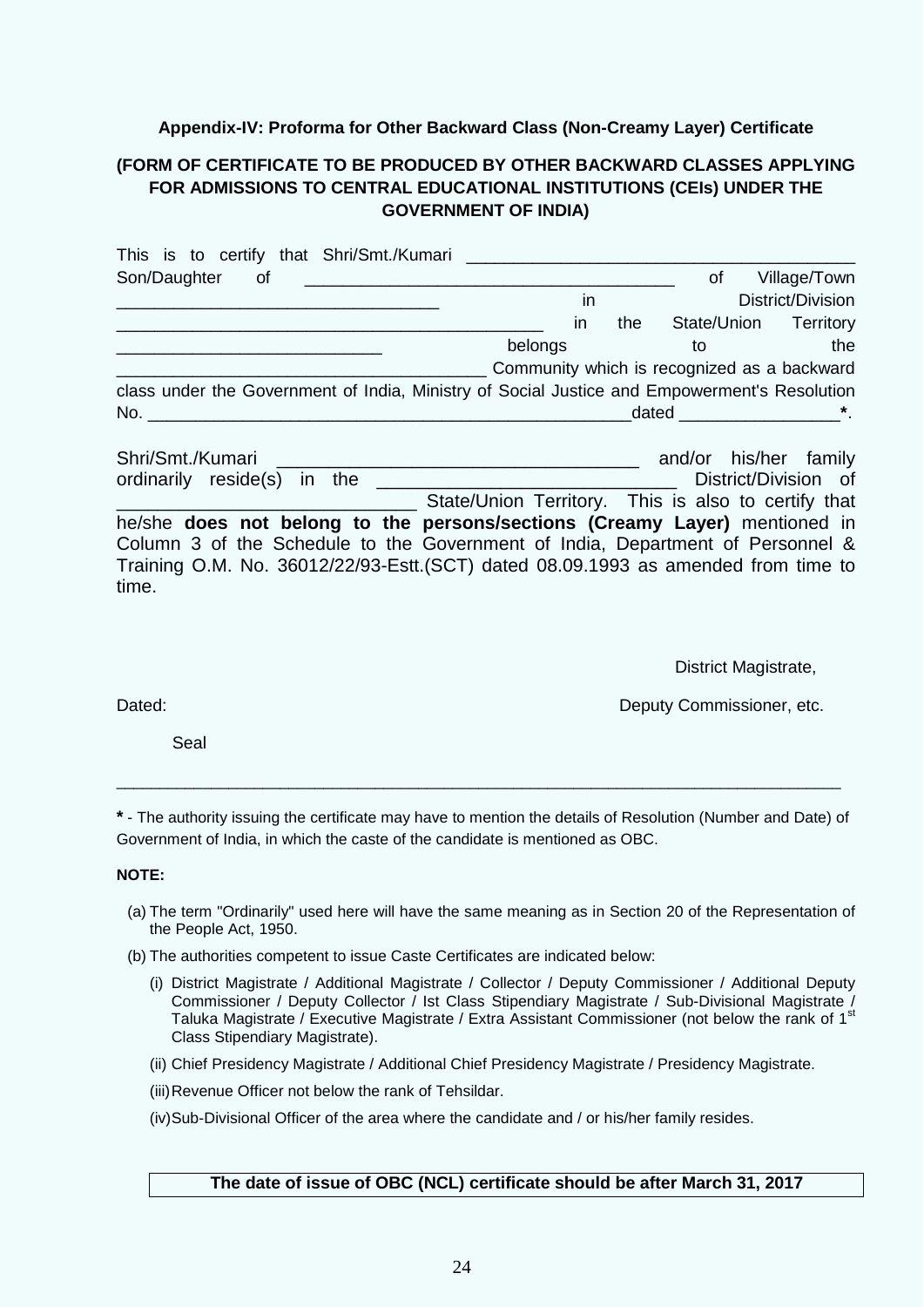## APPENDIX FOR FORM OBC-NCL

| Sr. No         | Resolution No.         | Date of Notification |
|----------------|------------------------|----------------------|
| 1              | No.12011/68/1993-BCC   | 13.09.1993           |
| $\overline{2}$ | No.12011/9/1994-BCC    | 20.10.1994           |
| 3              | No.12011/21/95-BCC     | 16.05.1995           |
| 4              | No.12011/7/95-BCC      | 25.05.1995           |
| 5              | No.12011/7/1995-BCC    | 17.07.1995           |
| 6              | No.12011/2/96-BCC      | 29.01.1996           |
| $\overline{7}$ | No.12011/96/94-BCC     | 11.03.1996           |
| 8              | No.12011/44/96-BCC     | 11.12.1996           |
| 9              | No.12011/68/93-BCC     | 08.07.1997           |
| 10             | No.12011/12/96-BCC     | 02.09.1997           |
| 11             | No.12011/13/97-BCC     | 17.12.1997           |
| 12             | No.12011/99/94-BCC     | 12.12.1997           |
| 13             | No.12011/12/96-BCC     | 04.08.1998           |
| 14             | No.12011/68/93-BCC     | 06.08.1998           |
| 15             | No.12011/68/98-BCC     | 27.10.1999           |
| 16             | No.12011/88/98-BCC     | 06.12.1999           |
| 17             | No.12011/36/99-BCC     | 04.04.2000           |
| 18             | No.12011/44/99-BCC     | 21.09.2000           |
| 19             | No.12015/9/2000-BCC    | 06.09.2001           |
| 20             | No.12011/1/2001-BCC    | 20.06.2003           |
| 21             | No.12011/4/2002-BCC    | 13.01.2004           |
| 22             | No.12011/9/2004-BCC    | 17.01.2006           |
| 23             | No.12011/14/2004-BCC   | 12.03.2007           |
| 24             | No.12011/16/2007-BCC   | 12.10.2007           |
| 25             | No.12011/1/2007-BCC    | 13.07.2010           |
| 26             | No.12018/6/2005-BCC    | 30.07.2010           |
| 27             | No.12015/2/2007-BCC    | 18.08.2010           |
| 28             | No.12015/2/2007-BCC    | 12.10.2010           |
| 29             | No.12015/15/2008-BCC   | 16.06.2011           |
| 30             | No.12015/13/2010-BCC   | 08.12.2011           |
| 31             | No.12012/05/2011-BCC   | 17.02.2014           |
| 32             | No.12011/04/2014-BC-II | 14.01.2015           |
| 33             | No.12011/7/2014-BC-II  | 23.01.2015           |
| 34             | No.12011/1/2015-BC-II  | 27.05.2015           |
| 35             | No.12015/05/2011-BC-II | 15.07.2015           |
| 36             | No.12011/06/2014-BC-II | 09.09.2015           |
| 37             | No.12011/13/2016-BC-II | 25.05.2016           |
| 38             | No.12011/14/2016-BC-II | 15.06.2016           |
| 39             | No.12011/15/2016-BC-II | 30.06.2016           |
| 40             | No.12011/04/2014-BC-II | 14.08.2016           |
| 41             | No.12011/6/2014-BC-II  | 07.12.2016           |
| 42             | No.12011/13/2016-BC-II | 22.12.2016           |
| 43             | No.12012/1/2017-BC-II  | 19.01.2017           |
| 44             | No.12011/7/2017-BC-II  | 31.07.2017           |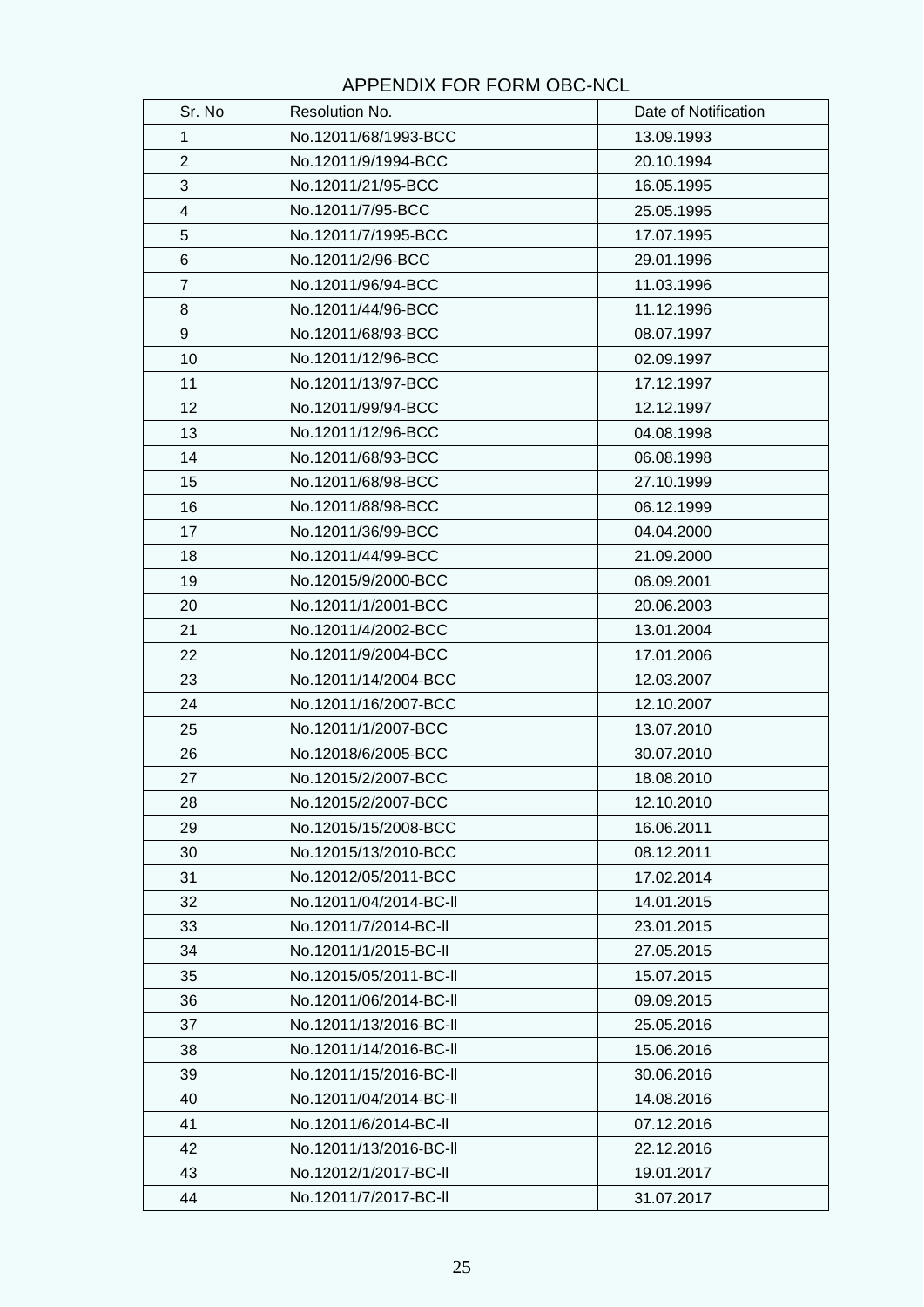## **IMPORTANT DATES FOR JAM 2018 ADMISSION**

| Submission of Application Form for Admission on the<br>JAM 2018 Website                                                                  | April 03 - 17, 2018       |
|------------------------------------------------------------------------------------------------------------------------------------------|---------------------------|
| Last Date for rectification of defective documents at IIT<br>Bombay/ receipt of request for change of category with<br>proper documents  | April 27, 2018 (Friday)   |
| Declaration of First Admission List                                                                                                      | May 25, 2018 (Friday)     |
| Last Date for Payment of Seat Booking Fee through<br><b>Online Process for First Admission List</b>                                      | June 1, 2018 (Friday)     |
| Declaration of Second Admission List                                                                                                     | June 15, 2018 (Friday)    |
| Opening and closing of withdrawal option                                                                                                 | June 15 - 20, 2018        |
| Last Date for Payment of Seat Booking Fee through<br><b>Online Process for Second Admission List</b>                                     | June 20, 2018 (Wednesday) |
| Declaration of Third/Final Admission List                                                                                                | June 29, 2018 (Friday)    |
| Last Date for Payment of Seat Booking Fee through<br><b>Online Process for Final Admission List</b><br><b>JAM 2018 Admission Closure</b> | July 6, 2018 (Friday)     |

**Note: Information/ OTP regarding admission from JAM 2018 will be sent by SMS also. Hence, you are advised to keep JAM 2018 Sender ID unblocked.**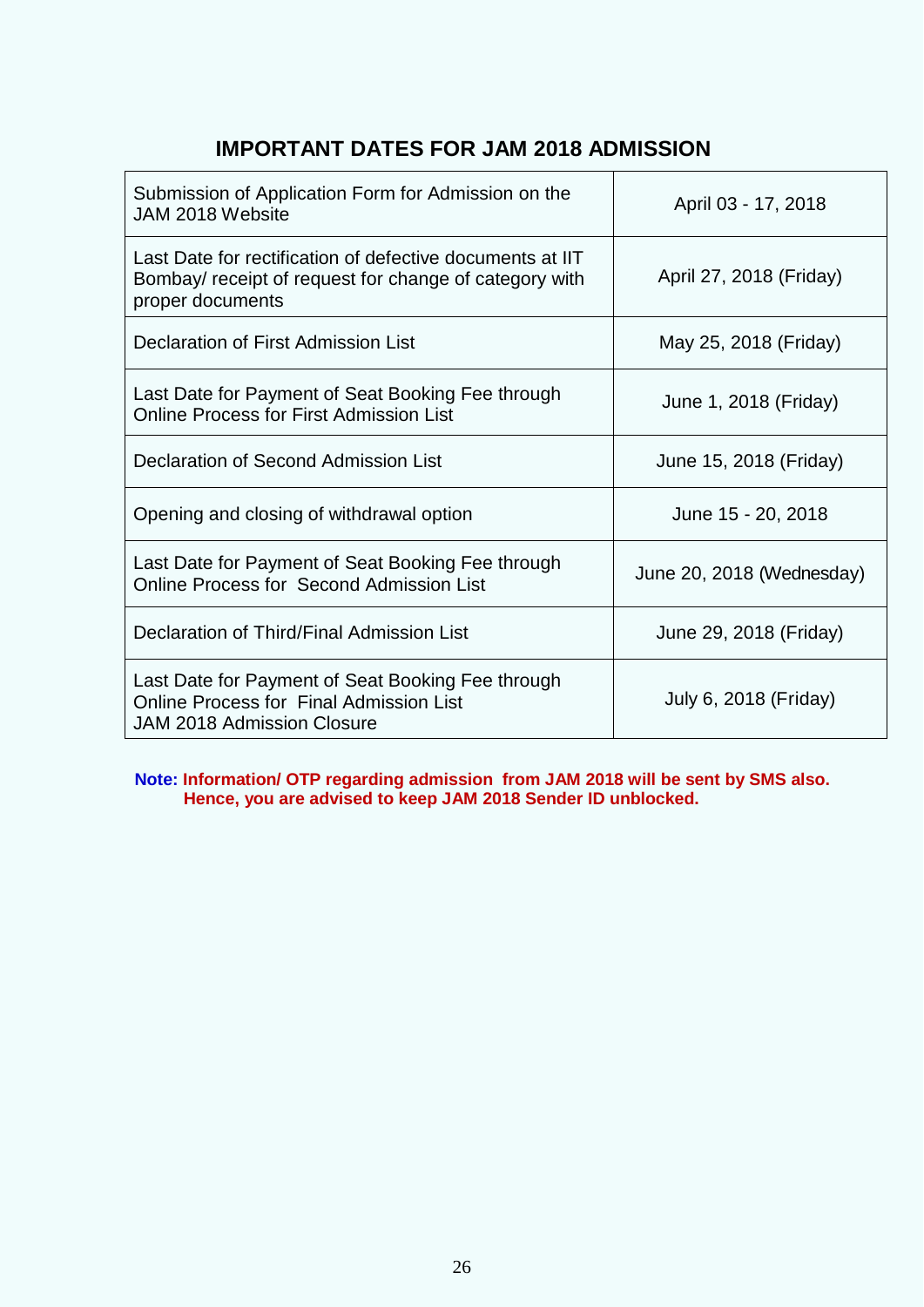## **Contact Details of Admitting Institutes**

| <b>Institute</b>       | Website                              | E-mail                      | Phone / Fax                            |
|------------------------|--------------------------------------|-----------------------------|----------------------------------------|
| <b>IIT Bhubaneswar</b> | http://www.iitbbs.ac.in              | chairman.jam@iitbbs.ac.in   | 7064419604                             |
| <b>IIT Bombay</b>      | http://www.gate.iitb.ac.in/jam2018   | jam@iitb.ac.in              | (022) 25767022 / 25722674              |
| <b>IIT Delhi</b>       | http://jam.iitd.ac.in                | chrjam@admin.iitd.ac.in     | (011) 26591749 / 26581579              |
| IIT (ISM) Dhanbad      | www.iitism.ac.in                     | ar_acad@iitism.ac.in        | (0326) 2235213/2296646                 |
| <b>IIT Gandhinagar</b> | http://www.iitgn.ac.in/jam/index.htm | academics@iitgn.ac.in       | (079) 23952051/2053                    |
| <b>IIT Guwahati</b>    | http://www.iitg.ac.in/gate-jam       | jam@iitg.ac.in              | (0361) 2582751 / 2582755 /<br>2586500  |
| <b>IIT Hyderabad</b>   | http://www.iith.ac.in                | Jracad@iith.ac.in           | (040)23016026/23016147 /<br>23016102   |
| <b>IIT Indore</b>      | http://www.iiti.ac.in                | gatechairman@iiti.ac.in     | (07324)306528                          |
| <b>IIT Jodhpur</b>     | http://www.iitj.ac.in                | chair_admissions@iitj.ac.in | (0291) 2801299                         |
| <b>IIT Kanpur</b>      | http://gate.iitk.ac.in/jam           | jam@iitk.ac.in              | (0512) 2597412 / 2590932               |
| <b>IIT Kharagpur</b>   | http://jam.iitkgp.ac.in              | gate@adm.iitkgp.ernet.in    | (03222) 282091 / 278244                |
| <b>IIT Madras</b>      | http://jam.iitm.ac.in                | jam@iitm.ac.in              | (044) 22578200 / 22578204              |
| <b>IIT Patna</b>       | https://iitp.ac.in                   | pic_jam@iitp.ac.in          | (0612) 3028124                         |
| <b>IIT Roorkee</b>     | http://www.iitr.ac.in/jam            | jam@iitr.ac.in              | (01332) 284531 / 285707                |
| <b>IIT Ropar</b>       | http://www.iitrpr.ac.in/jam          | deanpg@iitrpr.ac.in         | (01881) 242186/ 58/ 223395 /<br>242311 |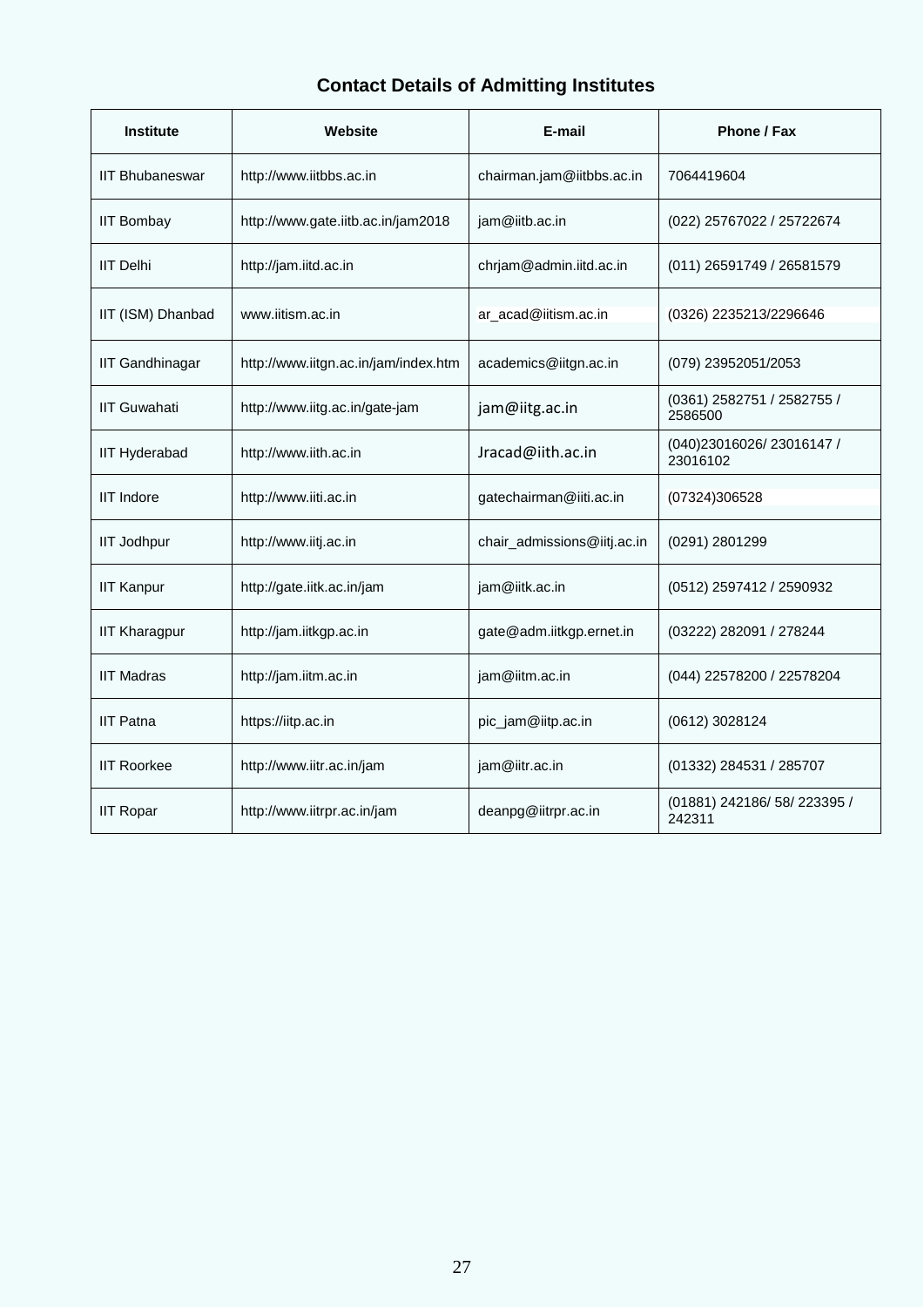## **IMPORTANT NOTE**

- In all matters concerning JAM 2018, the decision of the **Organizing Institute** or the **Organizing Chairperson, JAM 2018** will be final and binding on all the applicants.
- **Indian Institute of Technology Bombay** is the **Organizing Institute** and has the overall responsibility of conducting JAM 2018. In case of any claims or disputes arising in respect of JAM 2018, it is hereby made absolutely clear that the Bombay High Court alone shall have the exclusive jurisdiction to entertain and settle any such disputes and claims.

**Information contained in this brochure is correct as on 2 April 2018. There may be changes in future due to unavoidable reasons. As and when any change happens, it will be notified on JAM 2018 website, http://jam.iitb.ac.in**